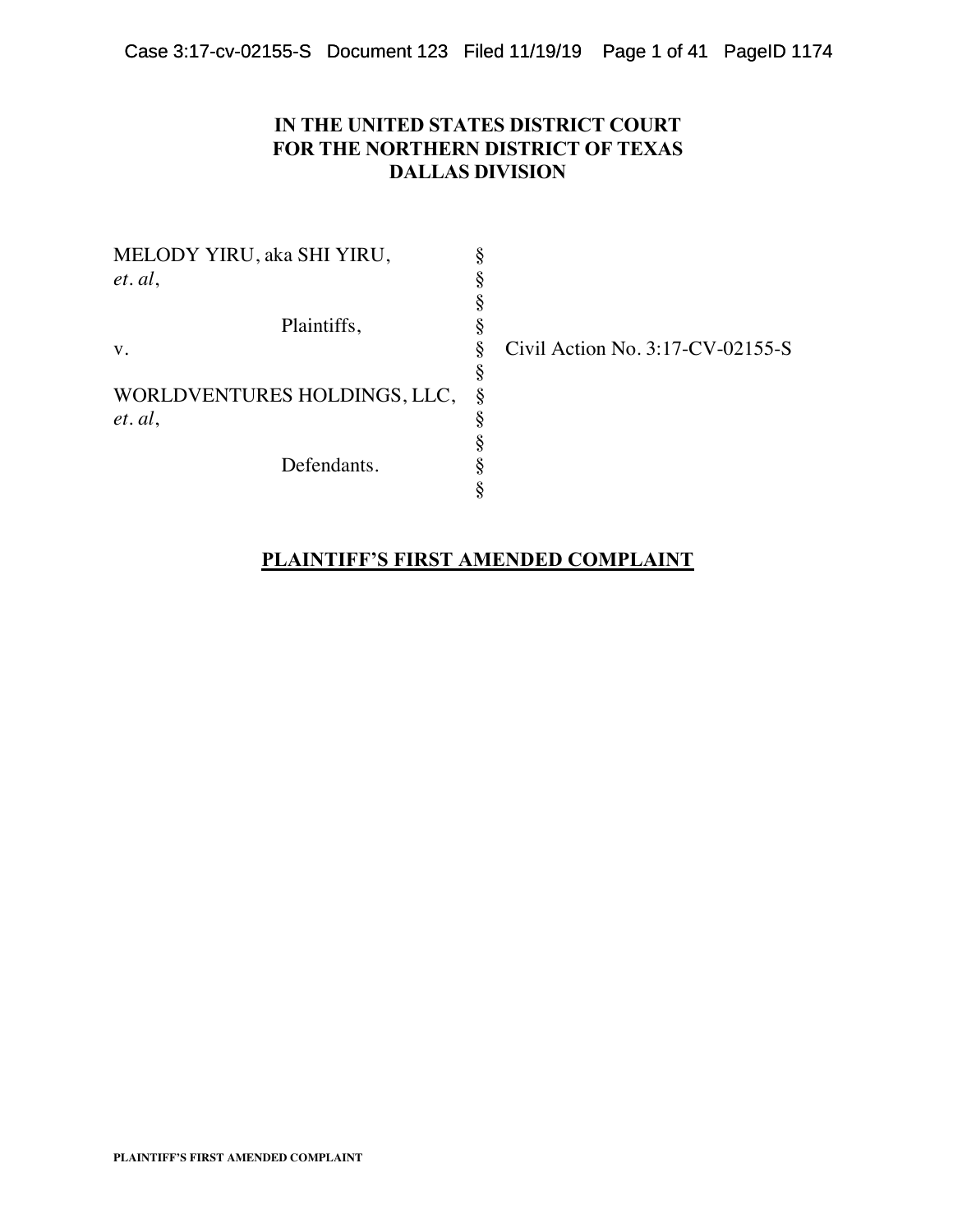### I. **INTRODUCTION TO THE CASE**

1. WorldVentures represented to Plaintiff Melody Yiru that she could "make a lot of money," "double your profits," and make an extra \$20,000 by recruiting others to become WorldVentures "sales representatives." Plaintiff and members of the interim class all joined WorldVentures and became "sales representatives."

2. However, Plaintiff did not make money as promised. Like the hundreds of thousands of WorldVentures representatives before and after her, Plaintiff failed. Plaintiff and the interim class failed even though they were committed and put in the time and effort. They failed because they were doomed from the start by a WorldVentures marketing plan that systematically rewards recruiting representatives over sales of travel packages, and WorldVentures is nothing more than a site that compiles travel package plans from the website (often at prices significantly in excess of what a consumer can obtain from Expedia). Only 3% of the members of WorldVentures will see a profit, according to WorldVentures own statistics.

3. Defendants run an illegal pyramid scheme. Defendants have been banned from operating in Norway based on the Court system there finding that they were operating an illegal pyramid scheme. Defendants take money in return for the right to sell travel membership services and the right rewards for recruiting other participants into the pyramid.

4. Accordingly, Plaintiff, for herself, and all others similarly situated, and the general public, allege:

## II. **TYPE OF ACTION**

5. Plaintiff sues for herself and for all persons who were WorldVentures representatives from May 1, 2013 until the present under California's Endless Chain Scheme Law (California's Penal Code § 327 and California Civil Code § 1689.2), California's Unfair Competition Law (Business and Professions Code §17200 et seq.); False Advertising Law (Business and Professions Code §17500), and Racketeer Influenced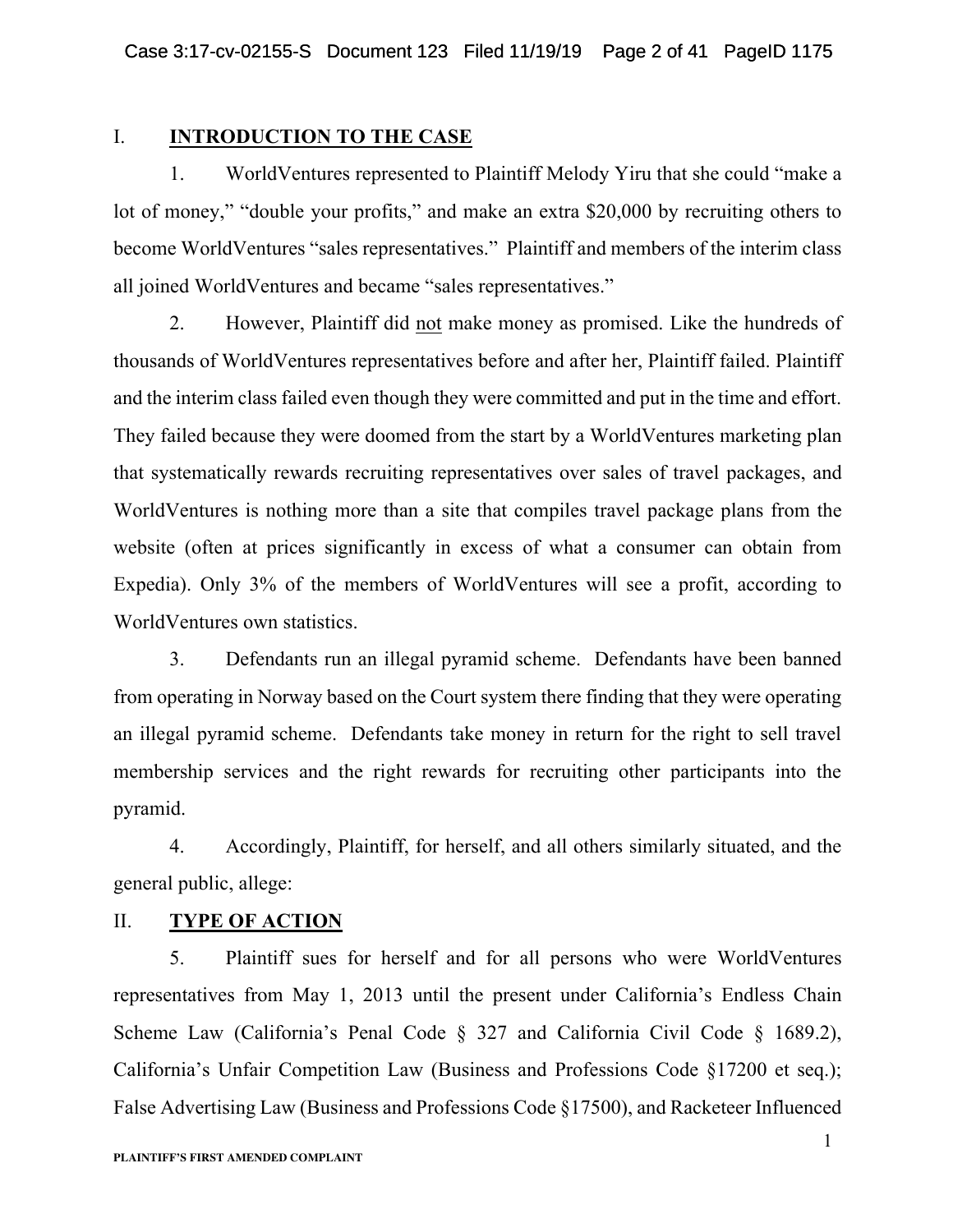and Corrupt Organizations Act, 18 U.S.C. § 1961 *et seq*. against all defendants for the operation and promotion of an inherently fraudulent endless chain scheme. III. **PARTIES**

6. Plaintiff Melody Yiru aka Shi Yiru is and at all relevant times was an individual who resided in Los Angeles County, California. Yiru became an WorldVentures representative in September of 2015. Plaintiff was deceived by WorldVentures' misleading opportunity believing the opportunity was a legitimate way to earn money (even though that was false), and Plaintiff Yiru did in fact lose money as a result of Defendants' unfair, unlawful, and fraudulent business practice. Yiru's injuries arise from the predicate acts themselves in that she provided a monthly amount to WorldVentures for over a year, she put significant effort into the opportunity, the WorldVentures entities were destined to fail as an illegal ponzi scheme and pyramid scheme, and the money Yiru placed into the scheme was used by the Individuals Defendants as later defined to live lavish life styles, and was reinvested in the business to create an air of propriety including office space, lavish trips, and conferences. Since Yiru's money went into the use or investment by Defendants collectively as racketeering income, Plaintiff was injured.

7. Yiru paid WorldVentures a start-up amount of \$510.92 on September 5, 2015, and then monthly amounts of between \$110.98 and \$114.98 per month from October 1, 2015 to April 4, 2017, totaling \$2675.00. Yiru was recruited by WorldVentures, the defendants and her upline Meihong Liu. She was told that the only way to earn money was to recruit others.

8. WorldVentures and the Individual Defendants who created, countenanced, and pedaled the marketing program, broadcasted a marketing presentation that represented to Yiru that WorldVentures was a "home-based business with low overhead and \$150 million in revenue." Further, the presentation falsely stated that "for every \$199 sale, you receive \$20." This deceptively implied that a "sale" was possible, when in reality this was merely recruiting a new representative.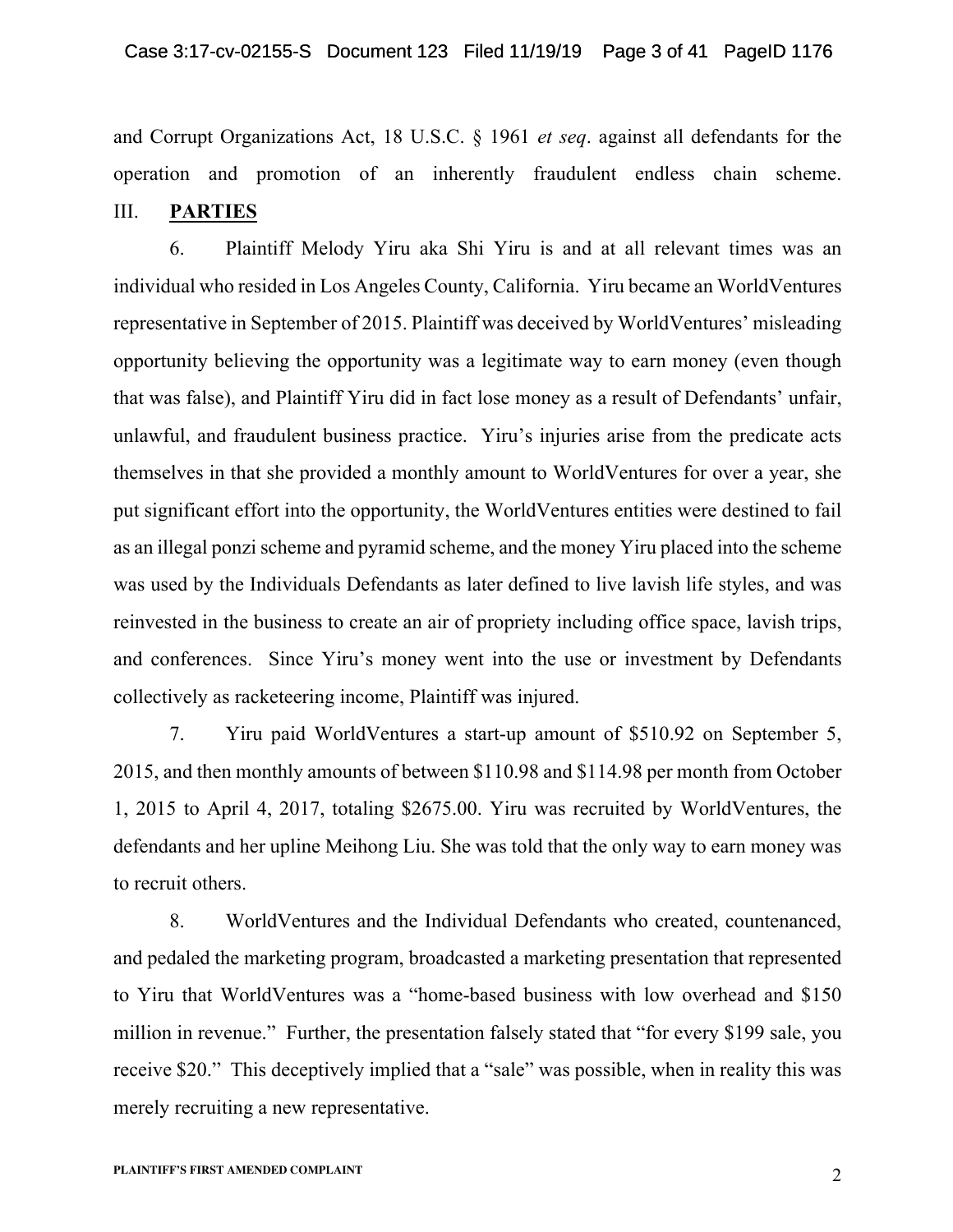#### Case 3:17-cv-02155-S Document 123 Filed 11/19/19 Page 4 of 41 PageID 1177

9. Further, WorldVentures and the Individuals Defendants state that an "average bonus" of \$1,500 can be made, stating that 90 customers will be in the left line and 90 customers in the right line. To effectuate these representations, WorldVentures depicts a picture that looks like an endless chain. This is of course, false, because if the person is in the network, and below the participant in the chain, the person cannot be characterized as a "customer."

10. WorldVentures Holdings, LLC, is a Nevada limited liability company with its principal place of business in Nevada ("WV II").

11. WorldVentures, LLC ("WV") is a Nevada limited liability company that is part of the corporate family of WorldVentures, and responsible for the acts alleged in this Complaint. WV, at all times relevant in this Complaint, did business in the State of California.

12. WorldVentures Marketing, LLC ("WorldVentures") is another company that is part of the corporate family, and responsible for the acts alleged in this complaint. WorldVentures at all times relevant in this Complaint, did business in the State of California.

13. WorldVentures Foundation ("Foundation") is a Texas Corporation that is part of the corporate structure of WorldVentures, and responsible for the acts alleged in this Complaint. Foundation, at all times relevant in this Complaint, did business in the State of California. Foundation is registered to do business in the State of California with the California Secretary of State.

14. Defendant Wayne Nugent ("Nugent") is a natural person and resident of the State of Texas. He may be served with process at 1524 Van Winkle Drive, Plano, Texas, or wherever he may be found. At all times relevant to this Complaint, Nugent reached the top one percent of distributors, have arranged for significant downlines and chains, have maintained websites and authorized training and recruitment videos, and are considered to be the spokespersons and leaders of the entities. The promotional and recruitment videos,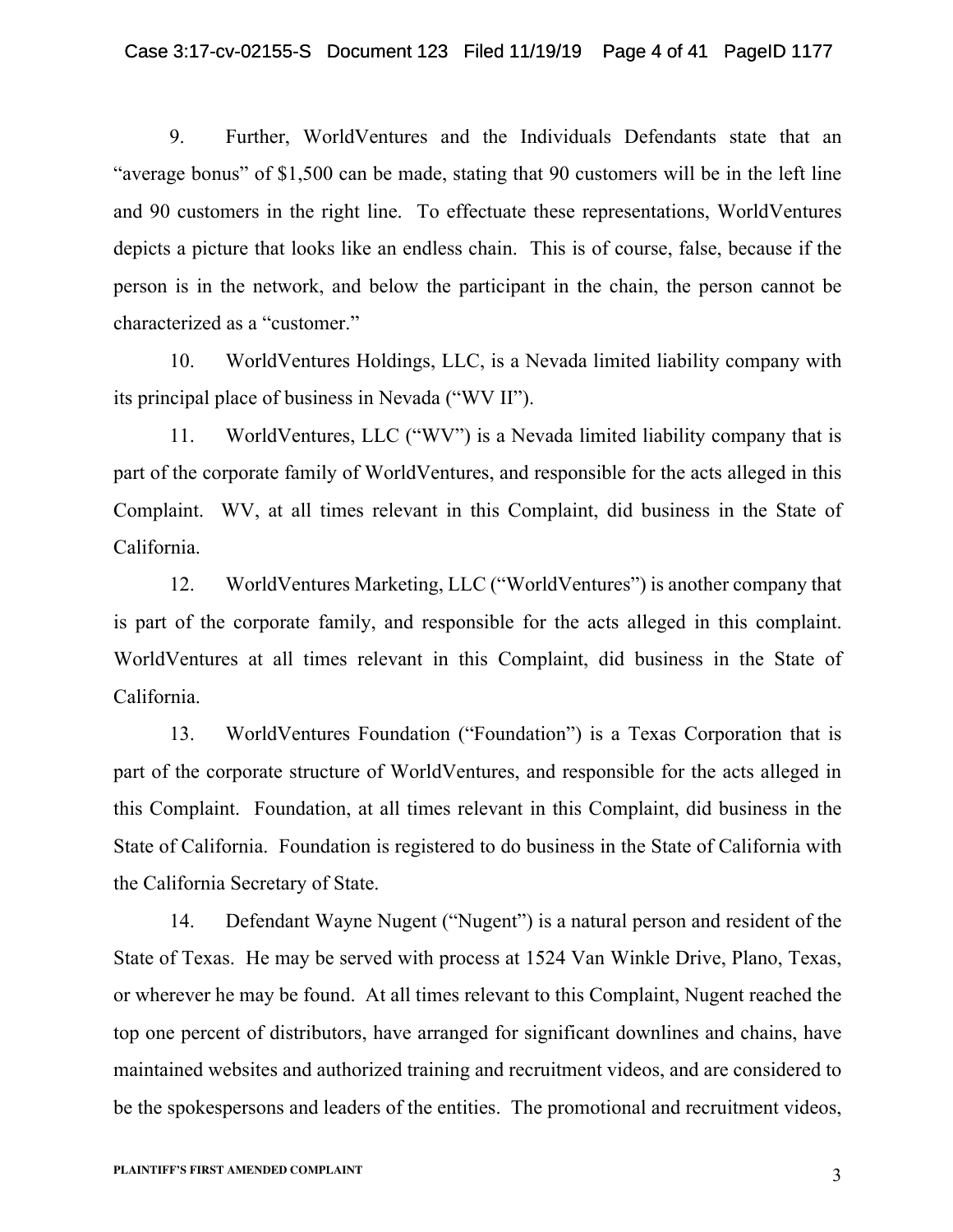seminar materials, and presentations were promoted and created by Nugent in the course of conducting the enterprises' affairs, not conducting his own affairs. Nugent was aware at all times as a promoter of the scheme, that the revenues reaped in the business were primarily derived from recruitment as opposed to the sale of legitimate consumer products. On the WorldVentures' website, its co-founder Wayne Nugent's profile even proclaims him to be "the most passionate evangelist for Network Marketing as the premier distribution channel of leisure travel." Nugent had meetings with secretly placed representatives in the organization that were not the field actually doing the work, improperly offered bonuses as to certain individuals based on recruitment, knew that the business could not engage in legitimate retail sales, knew that people failed, and that WorldVentures could not make its commission payments because the enterprise is a pyramid scheme and a Ponzi scheme.

15. Defendant Michael Azcue ("Azcue") is a natural person and resident of the State of Texas. He may be served with process at 6400 Windcrest #1134, Plano TX 75024, or wherever he may be found. From formation of WorldVentures until at least December 15, 2015, Azcue reached the top one percent of distributors, have arranged for significant downlines and chains, have maintained websites and authorized training and recruitment videos, and are considered to be the spokesperson and leader of the entities. The promotional and recruitment videos, seminar materials, and presentations were promoted and created by Azcue in the course of conducting the enterprises' affairs, not conducting his own affairs. Azcue was aware at all times as a promoter of the scheme through December 15, 2015, that the revenues reaped in the business were primarily derived from recruitment as opposed to the sale of legitimate consumer products, meaning it was an illegal endless chain under California law. Azcue had meetings with secretly placed representatives in the organization that were not the field actually doing the work, improperly offered bonuses as to certain individuals based on recruitment, knew that the business could not engage in legitimate retail sales, knew that people failed, and that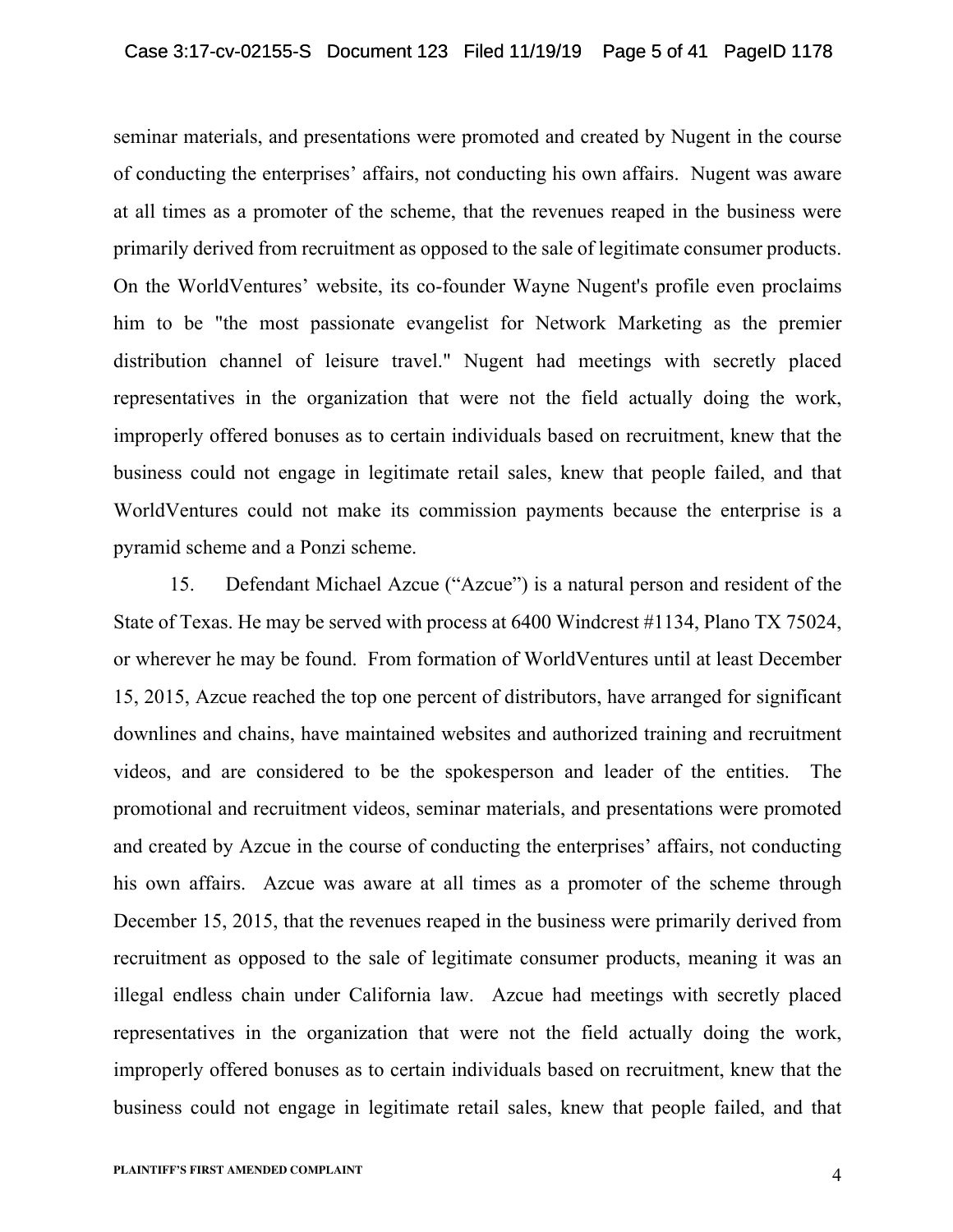WorldVentures could not make its commission payments because the enterprise is a pyramid scheme and a Ponzi scheme.

16. Defendant Daniel Stammen ("Stammen"), is a natural person and resident of the State of Texas or wherever he may found. At all times relevant to this Complaint, Nugent reached the top one percent of distributors, have arranged for significant downlines and chains, have maintained websites and authorized training and recruitment videos, and are considered to be the spokesperson and leader of the entities. The promotional and recruitment videos, seminar materials, and presentations were promoted and created by Stammen in the course of conducting the enterprises' affairs, not conducting his own affairs. Stammen was aware at all times as a promoter of the scheme, that the revenues reaped in the business were primarily derived from recruitment as opposed to the sale of legitimate consumer products. Stammen had meetings with secretly placed representatives in the organization that were not the field actually doing the work, improperly offered bonuses as to certain individuals based on recruitment, knew that the business could not engage in legitimate retail sales, knew that people failed, and that WorldVentures could not make its commission payments because the enterprise is a pyramid scheme and a Ponzi scheme.

17. Nugent, Stammen, and Azcue are hereinafter referred to as the "Individual Defendants."

18. A significant portion of World Ventures' revenues occur in the State of California.

# III. **JURISDICTION AND VENUE**

19. Jurisdiction is conferred upon this Court because Defendants do business in this judicial district, they hold themselves out and market to this jurisdiction, and they actually conduct significant transactions in this jurisdiction. Under Plaintiff's state law claims, more than 75% of those affected in the class (and perhaps more persons) are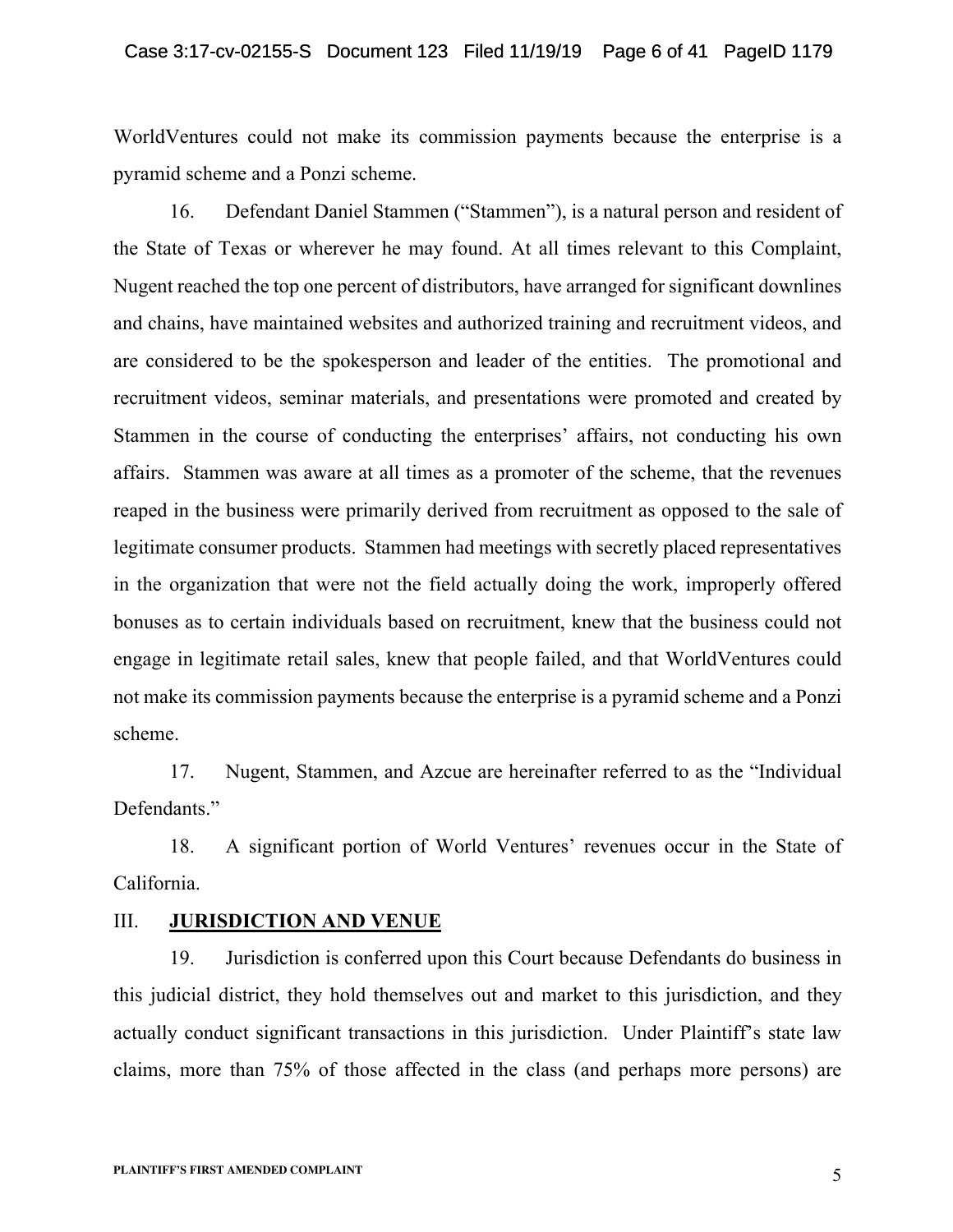residents of the State of California. Supplemental jurisdiction exists over the sole federal cause of action.

20. Venue is proper in this Court because a substantial part of the events or omissions giving rise to Plaintiff's claims occurred here, a substantial part of the property that is the subject of this action is situated here, and Defendants are subject to personal jurisdiction, in this District.

21. Defendant WorldVentures is subject to the jurisdiction of this Court. WorldVentures has been engaged in continuous and systematic business in California. In fact, most of WorldVentures' representative sales originate from California.

22. WorldVentures has a designated agent for service of process in this State or has its place of business here and have committed tortious acts in this State.

23. Each of the Defendants named herein acted as a co-conspirator, single enterprise, joint venture, co-conspirator, or alter ego of, or for, the other Defendants with respect to the acts, omissions, violations, representations, and common course of conduct alleged herein, and ratified said conduct, aided and abetted, or is other liable. Defendants have agreements with each other, and other unnamed Diamond Director co-conspirators and have reached agreements to market and promote the WorldVentures Pyramid as alleged herein.

24. Defendants, along with unnamed Diamond Director co-conspirators, were part of the leadership team that participated with WorldVentures, and made decisions regarding: products, services, marketing strategy, compensation plans (both public and secret), incentives, contests and other matters. In addition, Defendants and unnamed coconspirators were directly and actively involved in decisions to develop and amend the distributor agreements and compensation plans.

25. Plaintiff is presently unaware of the true identities and capacities of fictitiously named Defendants designated as DOES 1 through 100, but will amend this complaint or any subsequent pleading when their identities and capacities have been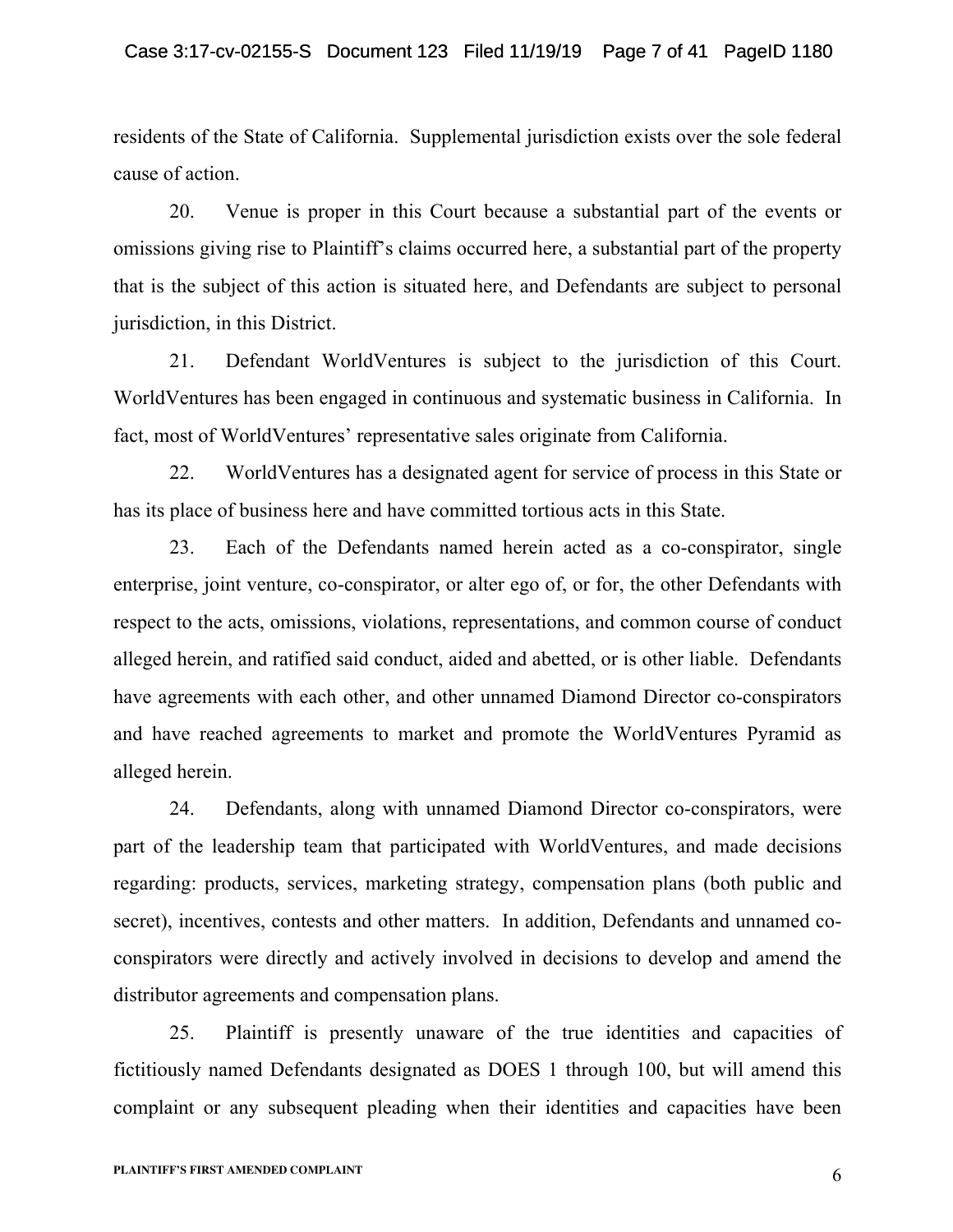ascertained according to proof. On information and belief, each and every DOE defendant is in some manner responsible for the acts and conduct of the other Defendants herein, and each DOE was, and is, responsible for the injuries, damages, and harm incurred by Plaintiff. Each reference in this complaint to "defendant," "defendants," or a specifically named defendant, refers also to all of the named defendants and those unknown parties sued under fictitious names.

26. Plaintiff is informed and believes, and thereon alleges that, at all times relevant hereto, all of the defendants together were members of a single association, with each member exercising control over the operations of the association. Each reference in this complaint to "defendant," "defendants," or a specifically named defendant, refers also to the above-referenced unincorporated association as a jural entity and each defendant herein is sued in its additional capacity as an active and participating member thereof. Based upon the allegations set forth in this Complaint, fairness requires the association of defendants to be recognized as a legal entity, as the association has violated Plaintiff and Class Members' legal rights. *See e.g*., *Coscarart v. Major League Baseball*, 1996 WL 400988 at \*22 (N.D. Cal. 1996).

27. Plaintiff is further informed and believes and thereon alleges that each and all of the acts herein alleged as to each defendant was authorized and directed by the remaining defendants, who ratified, adopted, condoned and approved said acts with full knowledge of the consequences thereof, and memorialized the authority of the agent in a writing subscribed by the principal.

28. Plaintiff is informed and believes and thereon alleges that each of the defendants herein agreed among each other to commit the unlawful acts (or acts by unlawful means) described in this Complaint.

29. The desired effect of the conspiracy was to defraud and otherwise deprive Plaintiff and Class Members (as hereinafter defined) of their constitutionally protected rights to property, and of their rights under other laws as set forth herein. Each of the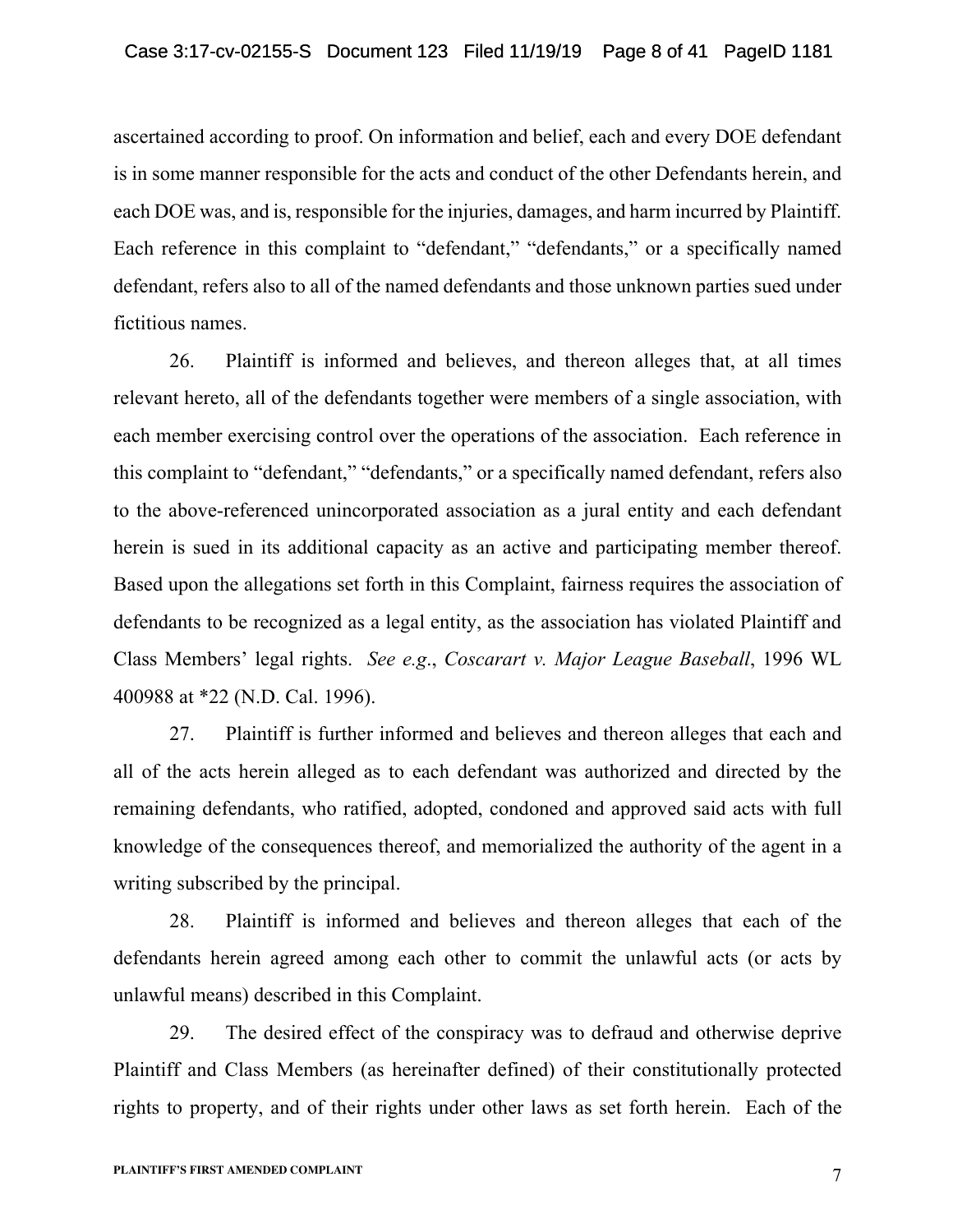defendants herein committed an act in furtherance of the agreement. Injury was caused to the Plaintiff and Class Members by the defendants as a consequence.

# IV. **FACTS**

# **A. WorldVentures Operates A Pyramid Scheme That Was Banned In Norway**

30. WorldVentures was founded in 2005 and purports to operate in 28 countries. In 2015, WorldVentures had what it describes as 238,684 "sales representatives." In 2015, WorldVentures claimed to have earned \$650 million in revenue. In 2017, WorldVentures estimated it would have \$1 billion dollars in revenue, and claims it has 700,000 sales representatives. WorldVentures operates in California, does business in California, and holds seminars in California to woo its latest victims. WorldVentures does not actually originate travel packages. According to publicly available court filings, WorldVentures is generating positive operating net income cash flows well in excess of \$20.0 million per year.

31. Former Advisors of WorldVentures have disclosed publicly that from 2013 to 2015, WorldVentures continued to experience a significant amount of negative publicity specifically as to whether the company was a pyramid scheme. Former advisors were brought into assist with these issues, but the company remains a pyramid scheme. There were further problems that the exponential growth of WorldVentures' business in certain countries in Asia was due to inadequate oversight of sales representatives conducting business without WorldVentures having first obtained the required business license in each respective country.

32. In May 2013, the Norwegian Gaming Board announced an investigation into WorldVentures' business activities.

33. In February of 2014, the Country of Norway banned WorldVentures from the Country of Norway and concluded that WorldVentures' business program constitutes an illegal pyramid scheme because revenue almost exclusively comes from recruiting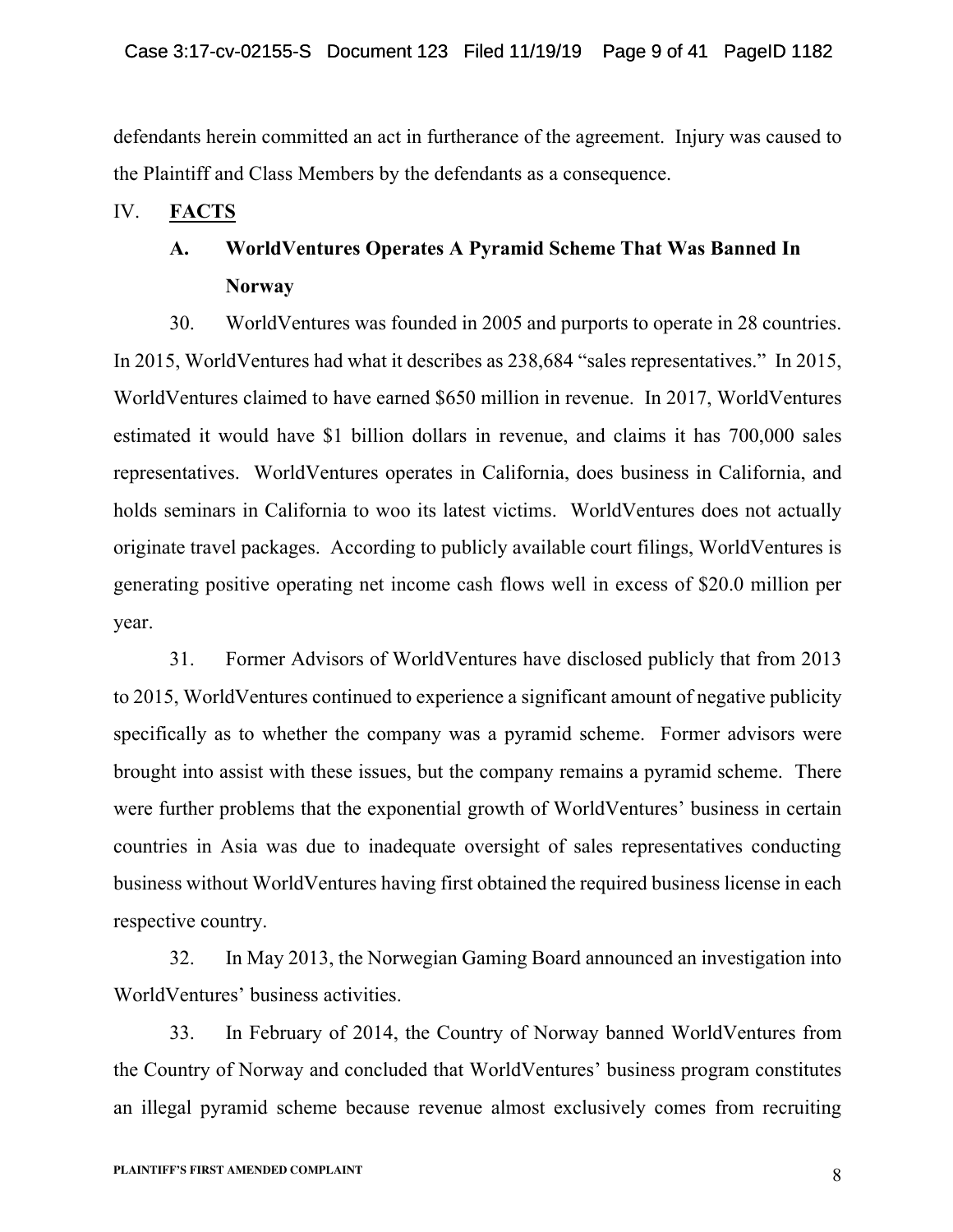#### Case 3:17-cv-02155-S Document 123 Filed 11/19/19 Page 10 of 41 PageID 1183

members and not the sale of travel residence. In other words, the proceeds of WorldVentures stem from recruiting new participants into the business.

34. WorldVentures appealed the Country of Norway's ruling, which WorldVentures' lost in November of 2014. In February of 2016, WorldVentures sued the Norwegian Ministry of Culture. On or about October of 2016, the lawsuit against the Norwegian Ministry was affirmed. The Norway Court most recently concluded that WorldVentures' revenue was generated from recruitment of affiliates and "not from the consumption of sale of goods, services or any other arrangement." The Norwegian Court concluded WorldVentures looked like a pyramid scheme that had been previously ruled on in 2014.

35. Rewards paid in the form of cash bonuses, where primarily earned for recruitment, as opposed to merchandise sales to consumers, constitute a fraudulent business model. *See F.T.C. v. BurnLounge, Inc.*, 753 F.3d 878 (9<sup>th</sup> Cir. 2014).

# B. **How WorldVentures' Perpetuates Its Pyramid Scheme**

36. WorldVentures purports to sell travel-related services based on club membership.

37. A significant portion, and more than 80% of WorldVentures' travel plans, do not include air fare, but instead only include hotel and lodging accommodations. The packages contemplate a guarantee refund if travel is cheaper, but in practice, this never happens and refunds are not consummated.

38. There are three "membership" packages for WorldVentures consumers: "DreamTrips," 'DreamTrips GOLD," and "Dream Trips PLATINUM."

39. For "Dreamtrips", there is a \$24.99 monthly fee and initial membership signup fee of \$99.99 for each consumer. A member receives an initial 100 points enrollment, and 300 points annually towards travel packages. The GOLD package requires a member to pay \$199.99 initial membership fee and \$49.99 per month. Plaintiff Yiru purchased this initial package, and made the 49.99 per month payment for several months.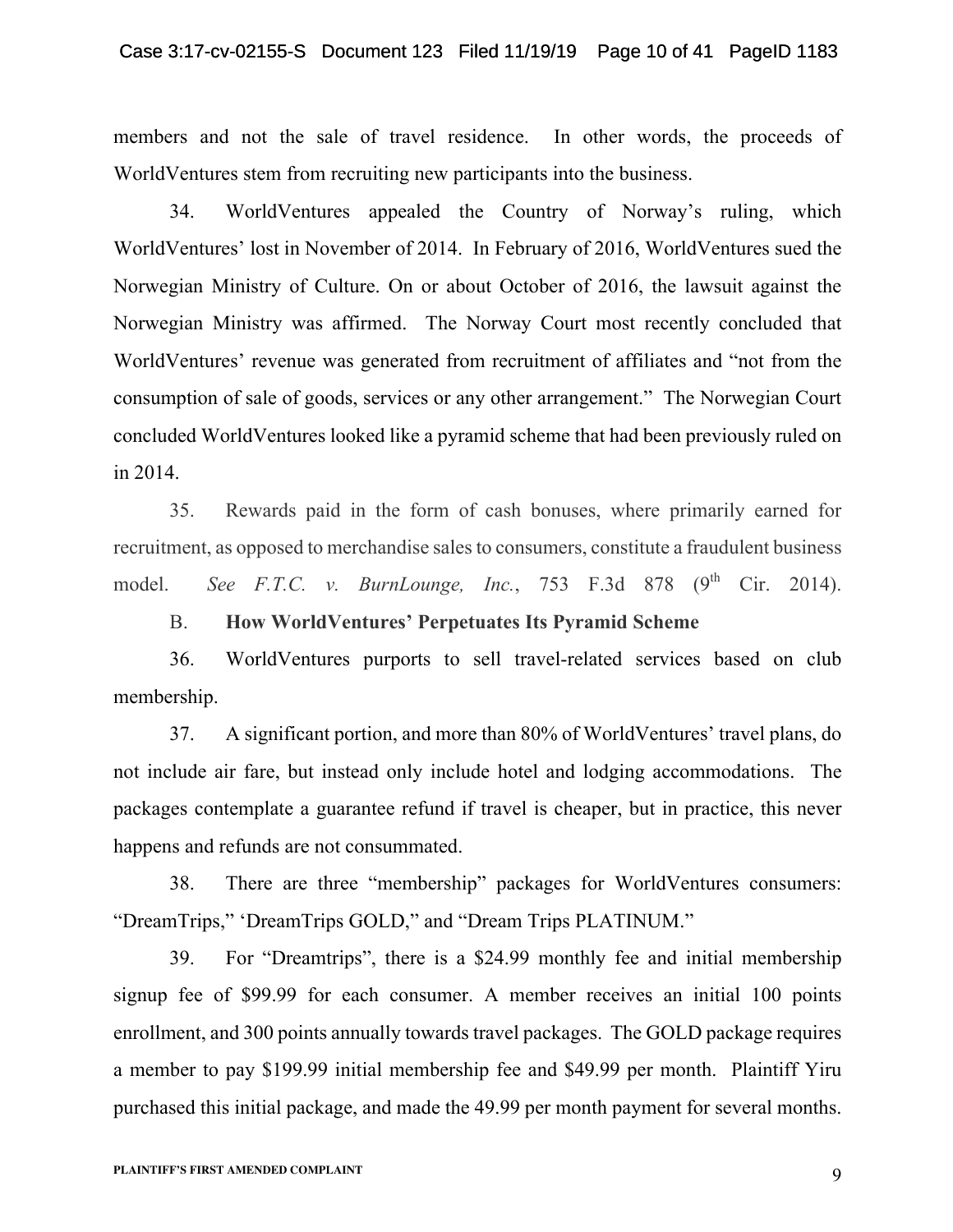The gold member receives an initial 200 points, and 600 points annually toward travel packages. Finally, the PLATINUM membership requires a consumer to pay an initial membership fee of \$299.99 and \$99 per month. The platinum member receives 300 points, and 1200 points annually. There is no meaningful return policy for membership and monthly fees that are paid.

40. The general counsel of WorldVentures, and WorldVentures in the arbitration proceeding have made an out-right denial that WorldVentures is operating a pyramid scheme.

41. The promotional materials of WorldVentures suggest that success can be had in WorldVentures through hard work.

42. According to recent income disclosures that are not made, 70% of representatives do not make income, despite allegedly providing "every effort to provide training, tools, and support." Only 3% of all representatives will earn more than they lose.

# C. **Members Receive Benefits Only Through The Performance of Those Downline To Them**

43. If one person signs up underneath the participant through the "Platinum" membership, the upper line receives 200 points.

44. If 4 people sign up as down lines in the Gold or Platinum membership, the monthly *membership is free* and the member receives \$300. In other words, the greater the pyramid is perpetuated by the consumer, membership becomes free. Fees are deemed waived.

45. If 6 people sign up as down lines in the Platinum membership, a \$250 bonus is given in addition to the waiver of the membership fee. If 12 people are signed up by a member, the consumer receives a free ipad3. If 20 people sign up, the consumer receives a car bonus for a silver BMW in the amount of \$600 per month. This is called the "wings and wheels" program. Worldventures touts that its membership promises "fun, freedom, and fulfillment" through WorldVentures process. A member "gets a percentage of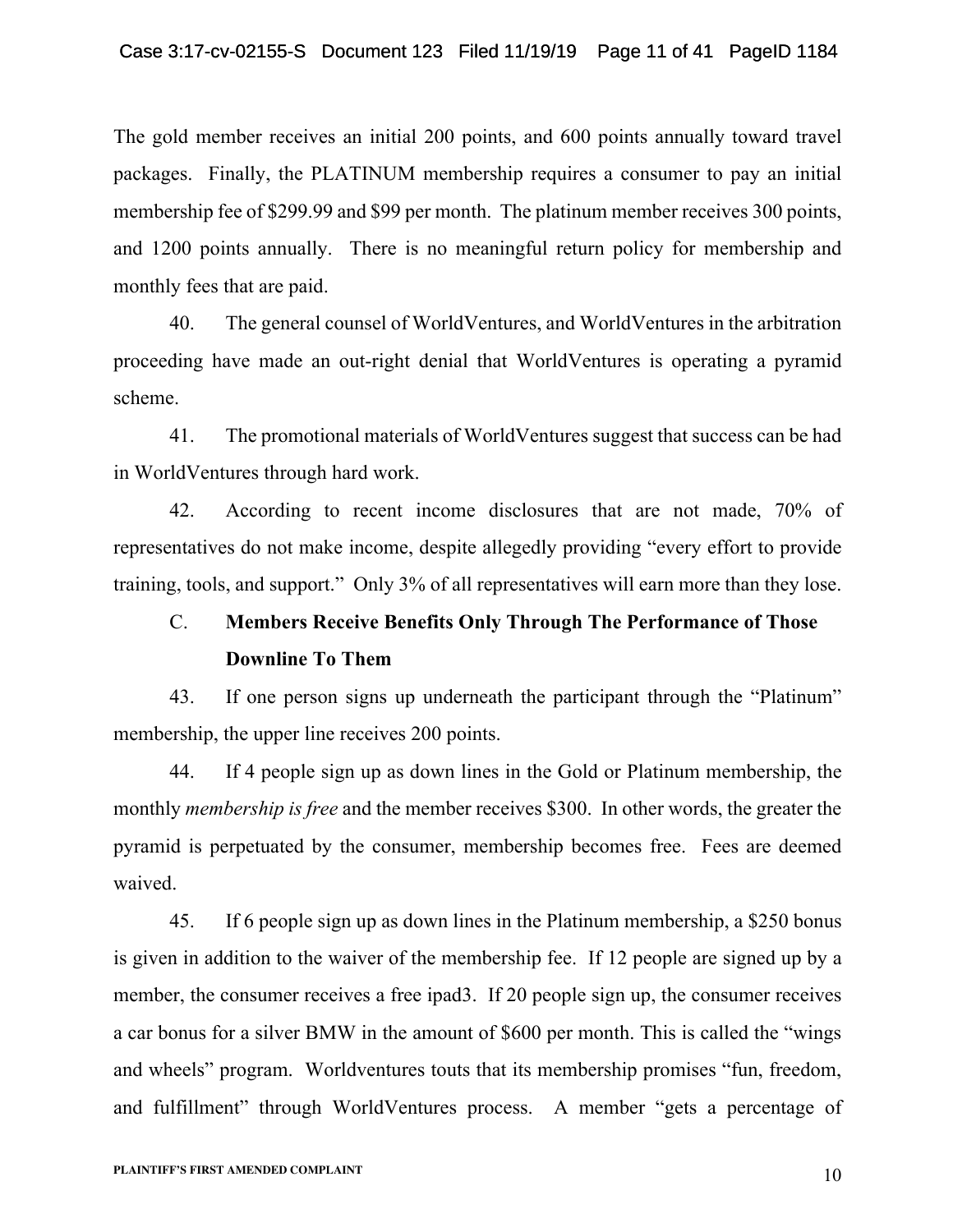everybody who pays through your referral network, it has opportunity to stretch around the world and create substantial income." WorldVentures further claims that representatives "make a lot of money," "double your profits," and make an extra \$20,000 by recruiting others to become WorldVentures "sales representatives." WorldVentures represented to Plaintiff that the real money was in becoming an associate and recruiting others to join the program.

46. Signifying how the travel package is of no value, the packages are overpriced, under-inclusive, and are significantly in excess of the price a consumer can obtain the equivalent travel packages from almost any online competitor - Cheap Tickets, Groupon, and Expedia.

47. WorldVentures does not have its own travel deals. It just scouts for deals and make a person pay to view them. Turn over levels are high in each members downline reflecting the nature of the scam. That is, to make money, one has to constantly be recruiting new victims.

48. Further, WorldVentures has at times given misleading information about their product to consumers prior to purchase, exaggerates the savings realized by their product, and fails to provide refunds for cancelled services.

49. According to videos from David Pietsch of WorldVentures, with World Ventures "you are at the top of your company." WorldVentures implicitly encourages its members to keep building the pyramid.

50. \$20 commission is received for each person a member signs up. Every time the team sells membership, this is called a cycle and a member receives \$200. "3 sales right. 3 sales, left." According to WorldVentures, it does not matter how many travel packages are sold. All that matters is how many people are signed up in ones' downline. According to WorldVentures, The binary pays to infinity." If a member has 60 person in his/her downline (30 on the right, 30 on the left) that person obtains "senior membership" entitling them to \$4,000-5,000 per month. So in effect, if a person signs up 60 people,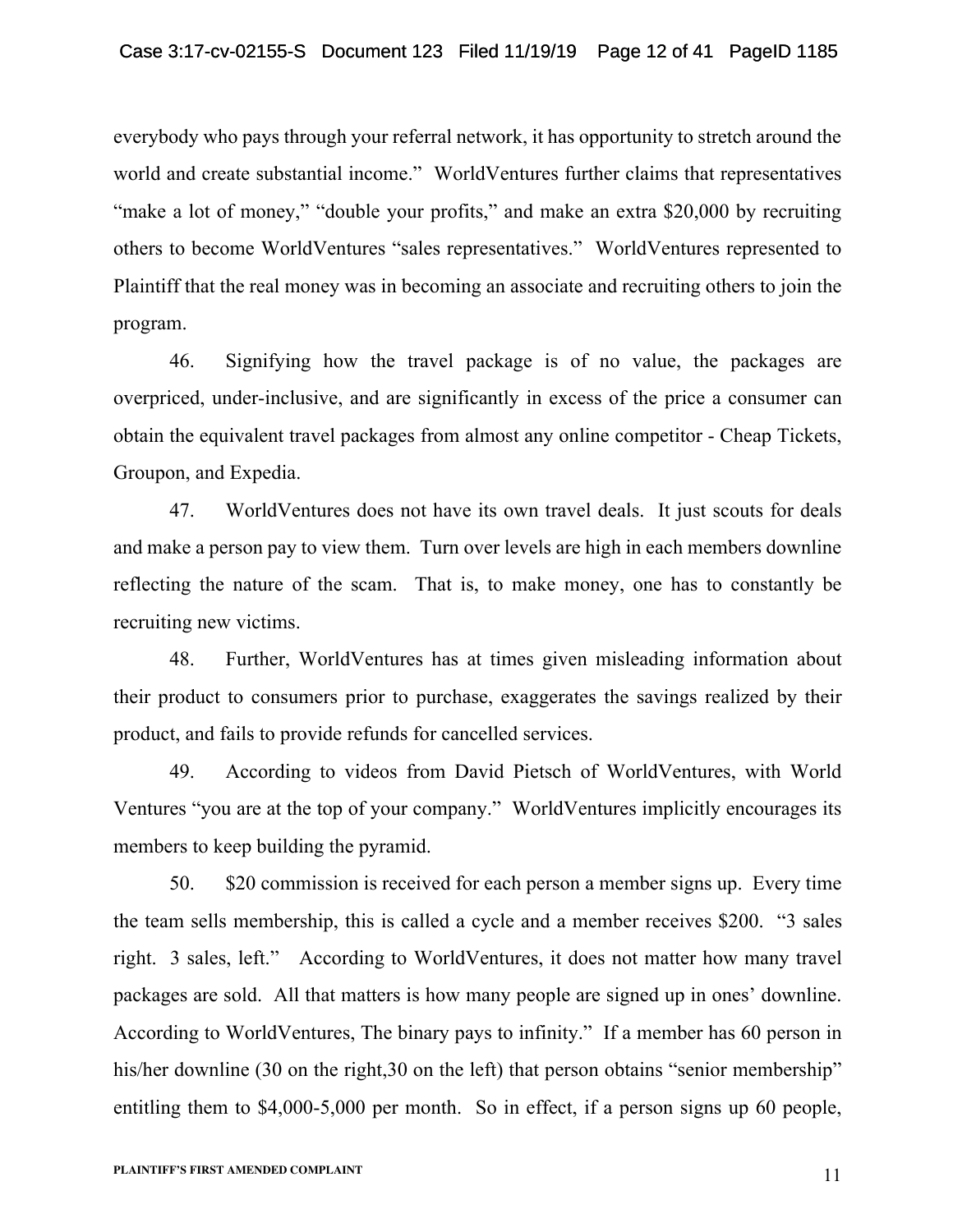WorldVentures takes 15-20% of the profit, and the member receives other revenues for the downlines.

51. Some of the top reps were paying the fees for some of their downline recruits themselves in order to maintain a high rank and appearance of success. WorldVentures props up its prominent sales person by propping them up, and grandfathering them into the highest rank in the company even though they have not earned it. Indeed, there is a secret compensation plan.

52. This scheme is analogous to YTB's online Travel Pyramid Scheme that California State Attorney General Brown entered into a stipulated judgment to ban further operations.https://oag.ca.gov/news/press-releases/brown-ends-ytbs-online-travelpyramid-scheme.

53. During nearly the entire Class Period, WorldVentures did not make adequate income disclosure statement to its representatives or prospective representatives, and made misleading statements, particularly during nearly the entire time that Plaintiff Shi Yiru was a representative for WorldVentures, and the four-year class period for participants of WorldVentures.

54. Instead, WorldVentures made the following representations to the Class Members and Plaintiff with no supporting information:

55. These statements are deceptive income claims regarding the financial gains consumers will achieve by becoming representatives. For example, WorldVentures advertises that those who sign-up for its business opportunity can make over \$26,000 per week. Its representatives also make unrealistic financial promises, such as being able to make millions of dollars per year.

56. As explained herein, WorldVentures, through its actions and omissions, intended to, and did, conceal from Plaintiff and other representatives in the class during the relevant period material facts and information relating to WorldVentures' endless chain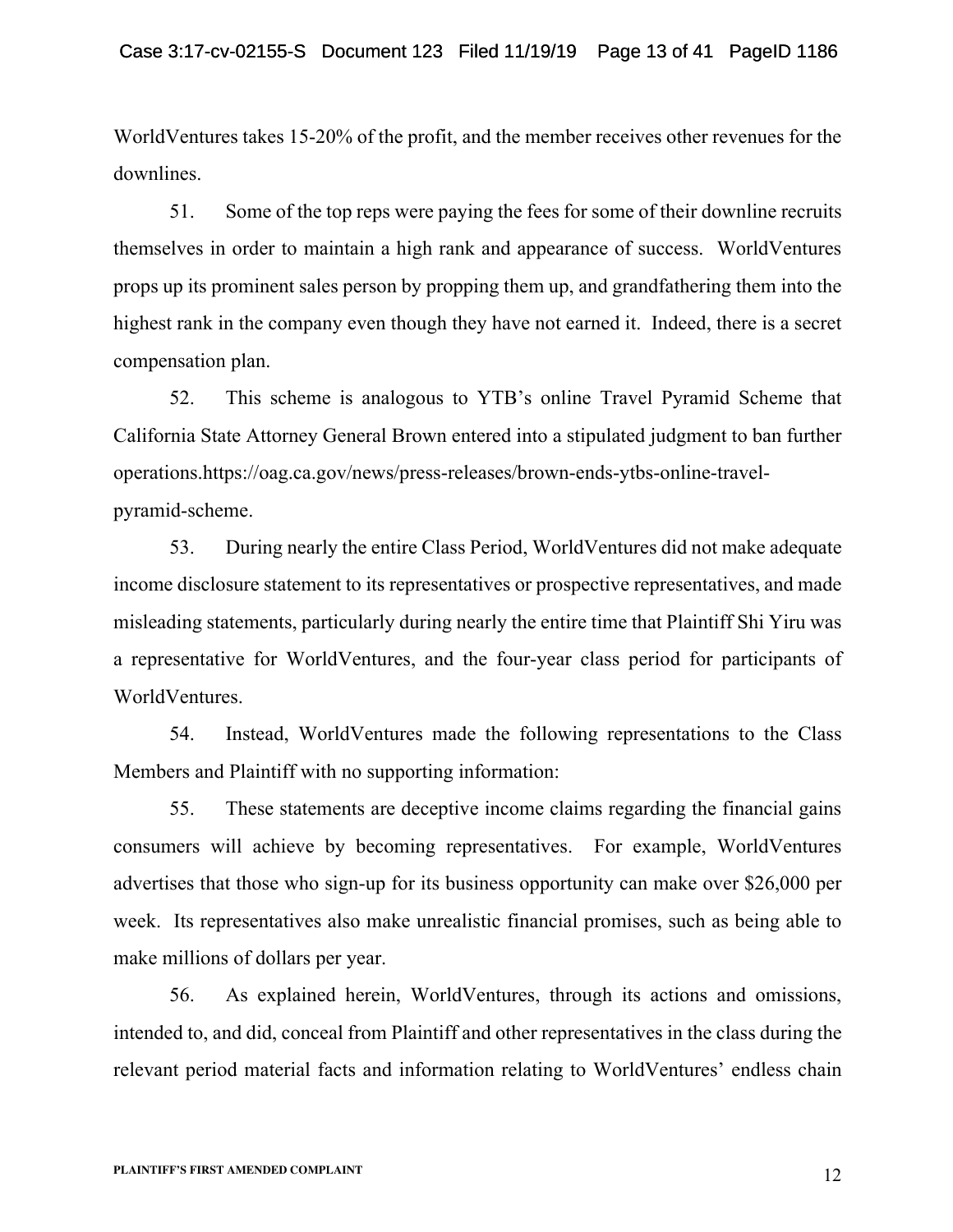scheme and its deceptive earnings claims. Plaintiff did not discover, nor had they reason to discover, the information necessary for the causes of action set forth in this Complaint.

57. WorldVentures' acts and omissions constitute a "continuing violation" such that any limitations period for Plaintiff' claims did not begin to accrue until the date of the last wrong or injury that is the subject of this action.

58. The pled facts and happenings in paragraphs 30-58 herein were made by WorldVentures, and approved, authorized, ratified, promoted, and countenanced by the Individual Defendants.

## V. **CLASS ACTION ALLEGATIONS**

59. Plaintiff brings this action as a class action under Fed. R. Civ. Procedure 23.

60. Plaintiffs seeks to certify a class pursuant to Fed. R. Civ. Proc. 23(a), 23(b),  $23(c)(4)$ , and  $23(c)(5)$ , if necessary.

61. Plaintiff seeks to represent a nationwide class defined as follows: "All persons who were WorldVentures representatives in the United States from May 1, 2013 until the present." ("Class Period").

62. Subject to confirmation, clarification and/or modification based on discovery to be conducted in this action, Plaintiff also seek to represent a sub-class in California, defined as follows:

"All persons who were WorldVentures representatives who enrolled in California from May 1, 2013 until the present."

63. Excluded from the class definition are the Defendants, this Court, and any "Director" of World Ventures, including without limitation the positions listed as "Director," "Marketing Director," "Regional Marketing Director," National Marketing Director," "International Marketing Director."

64. Plaintiff seeks relief for herself and all members of the class who agreed to a choice of law of provision under California's Unfair and Deceptive Practices Acts, and California's Fraudulent Advertising Act.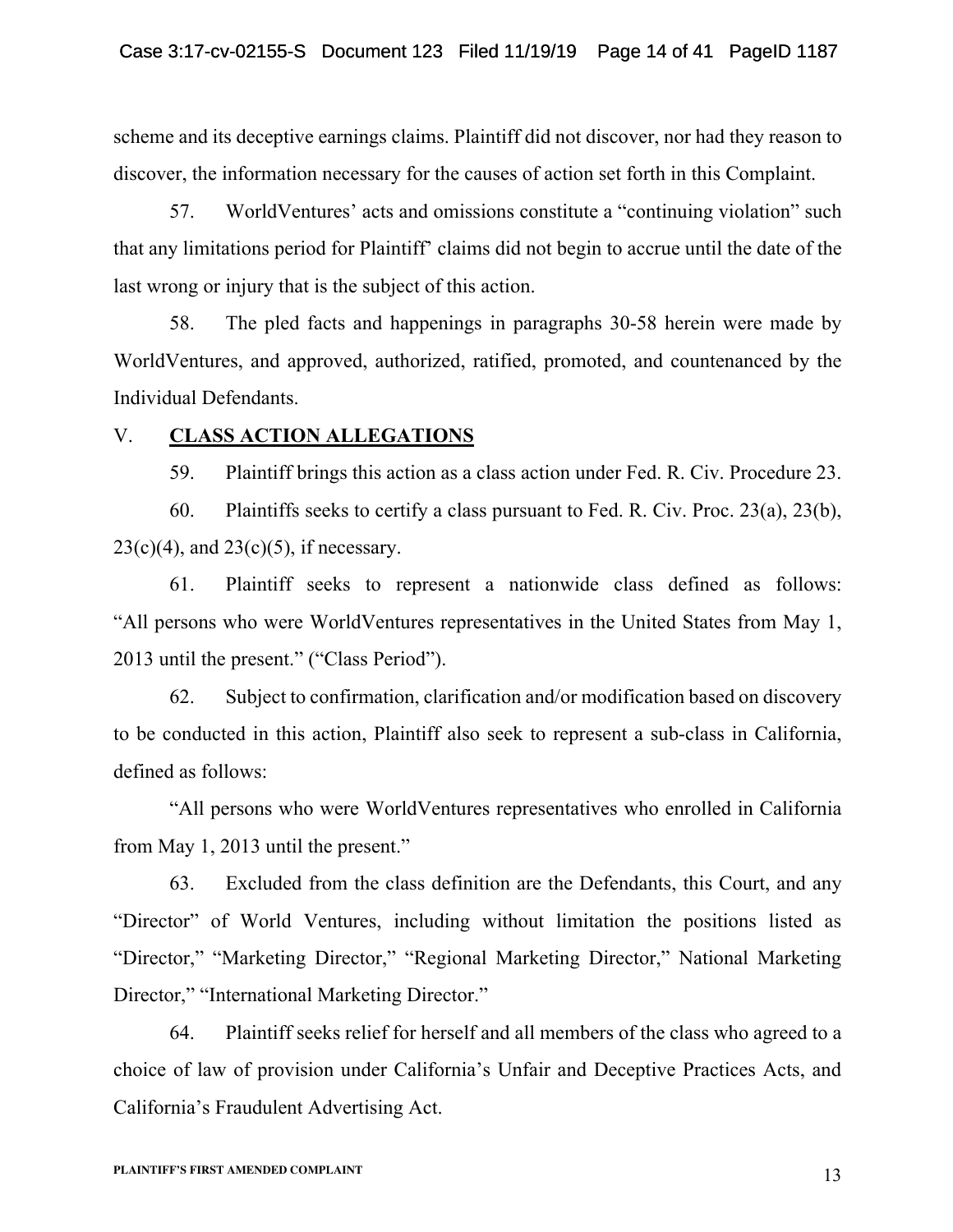#### Case 3:17-cv-02155-S Document 123 Filed 11/19/19 Page 15 of 41 PageID 1188

65. Plaintiff seeks to pursue a private attorney general action for injunctive relief for themselves and all members of the class who agreed to a choice of law, and they satisfy the standing and class action requirements.

66. While the exact number of members in the Class and Subclasses are unknown to Plaintiff at this time and can only be determined by appropriate discovery, membership in the class and subclasses is ascertainable based upon the records maintained by Defendant. It is estimated that the members of the Class are greater than 250,000 nationwide.

67. Therefore, the Class and Subclasses are so numerous that individual joinder of all Class and Subclass members is impracticable under Federal Rule of Civil Procedure 23.

68. There are questions of law and/or fact common to the class and subclasses, including but not limited to:

- a. Whether WorldVentures is operating an endless chain;
- b. Whether representatives paid money to WorldVentures for (1) the right to sell a product and (2) the right to receive, in return for recruiting others, rewards which were unrelated to the sale of the product to retail consumers;
- c. Whether WorldVentures' rules apply to Section 327 claims;
- d. If the WorldVentures rules do apply, are WorldVentures' rules effective;
- e. If the WorldVentures rules do apply, and WorldVentures' rules are effective, did WorldVentures enforce those rules;
- f. Whether WorldVentures or the Individual Defendants omitted to inform the Plaintiff and the plaintiff class that they were entering into an illegal scheme where an overwhelming number of participants lose money;
- g. Whether WorldVentures' Statements of compensation during the Class Period were deceptive and misleading;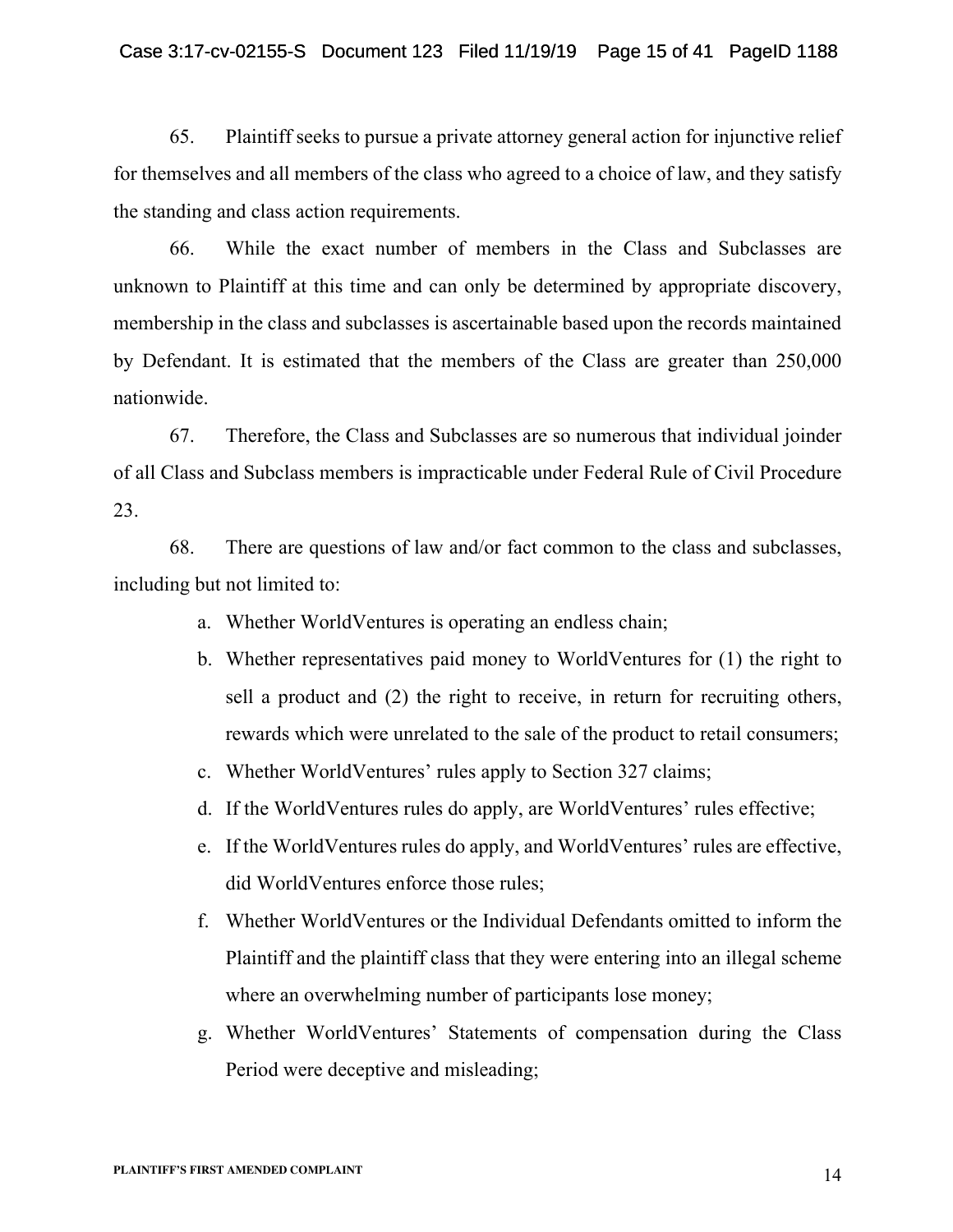- h. Whether WorldVentures' conduct constitutes an unlawful, unfair and/or deceptive trade practice under California state law;
- i. Whether WorldVentures' conduct constitutes unfair competition under California state law; and
- j. Whether WorldVentures' conduct constitutes false advertising under California state law in that the representations concerning price and competition of the travel packages, was false, and below industry standard given the contribution to the distributorships.

69. These and other questions of law and/or fact are common to the class and subclasses and predominate over any question affecting only individual class members.

70. Plaintiff's claims are typical of the claims of the class and subclasses in that Plaintiff was a representative for Defendant WorldVentures.

71. Plaintiff's class is ascertainable because each representative/distributor of WorldVentures can be identified in the computer database that WorldVentures has housed online and in Texas, since at least 2013.

72. Plaintiff has limited the class statute of limitation period to four years from the date of filing, which is the statute of limitation for a claim under RICO, the Unfair Competition Law, and potentially some of Plaintiff's other claims.

73. Plaintiff has standing to challenge the improper corrective amendments made to the representative agreement, and will do so during the course of the case.

74. Plaintiff will fairly and adequately represent the interests of the class and subclasses. Plaintiff' claims are typical of those of the class and subclasses. Plaintiff' interests are fully aligned with those of the class and subclasses. And Plaintiff have retained counsel experienced and skilled in complex class action litigation.

75. Class action treatment is superior to the alternatives for the fair and efficient adjudication of the controversy alleged, because such treatment will allow many similarlysituated persons to pursue their common claims in a single forum simultaneously,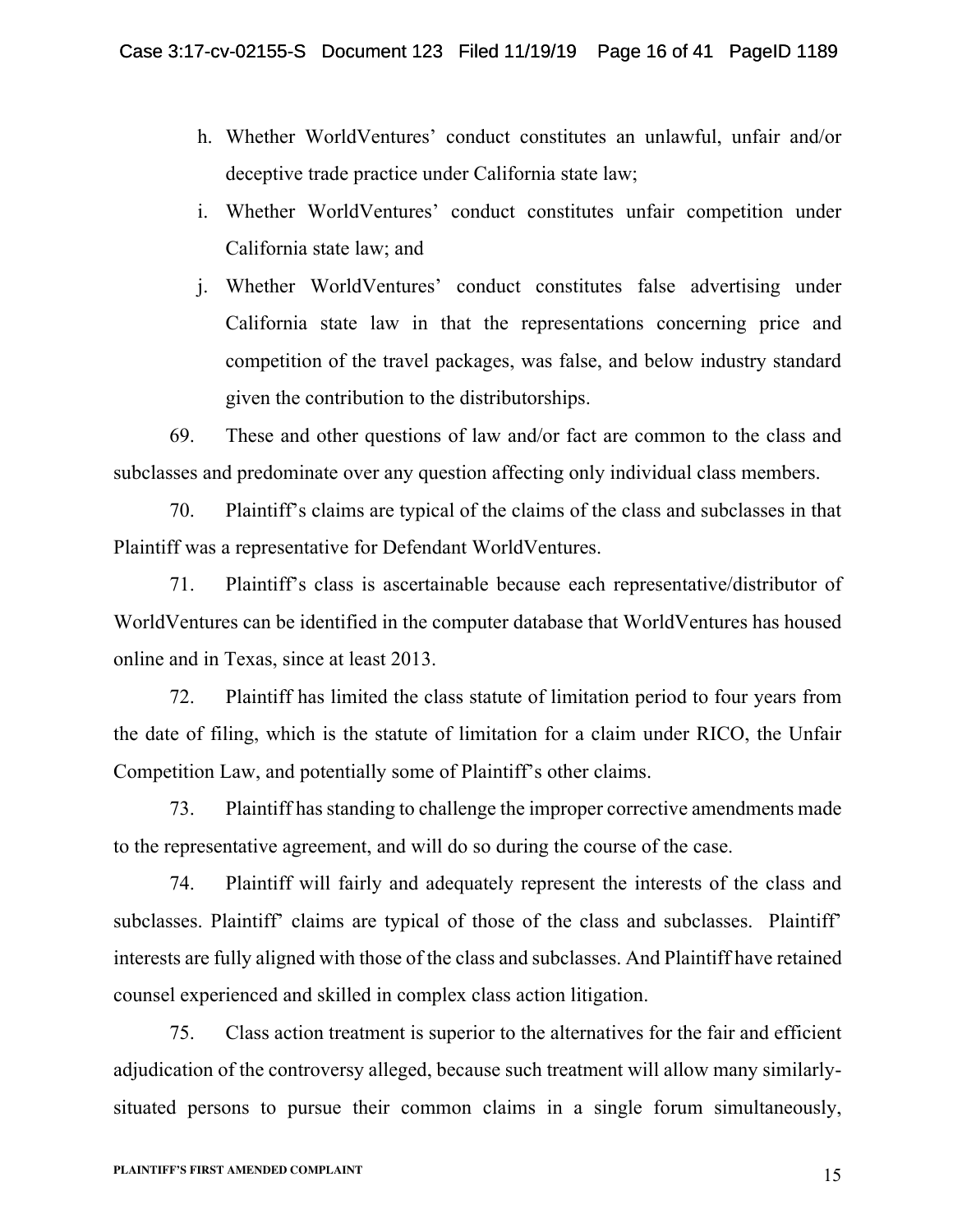efficiently and without unnecessary duplication of evidence, effort, and expense that numerous individual actions would engender.

76. Plaintiff knows of no difficulty likely to be encountered in the management that would preclude its maintenance as a class action.

# **COUNT I**

# (**ENDLESS CHAIN SCHEME; California Penal Code §327 and Section 1689.2 of the California Civil Code**)

(On behalf of the Class and the Subclass Against All Defendants including DOES 1-100)

77. Plaintiff reallege all allegations, and incorporates previous allegations by reference.

78. Section 1689.2 of the California Civil Code provides: A participant in an endless chain scheme, as defined in Section 327 of the Penal Code, may rescind the contract upon which the scheme is based, and may recover all consideration paid pursuant to the scheme, less any amounts paid or consideration provided to the participant pursuant to the scheme.

79. The Defendants are operating an endless chain scheme under Section 327 of the Penal Code because they have contrived, prepared, set up, and proposed an endless chain.

80. The WorldVentures operations constitute a scheme for the disposal or distribution of property whereby class members, including Plaintiff, paid valuable consideration for the chance to receive compensation for introducing one or more additional persons into participation in the scheme or for the chance to receive compensation when a person introduced by the participant introduces a new participant. Specifically, Plaintiff paid a monthly amount to WorldVentures for the chance to receive compensation for introducing one or more additional persons.

81. The WorldVentures operation constitutes an endless chain because 99% of new distributors fail, and WorldVentures has a high attrition rate.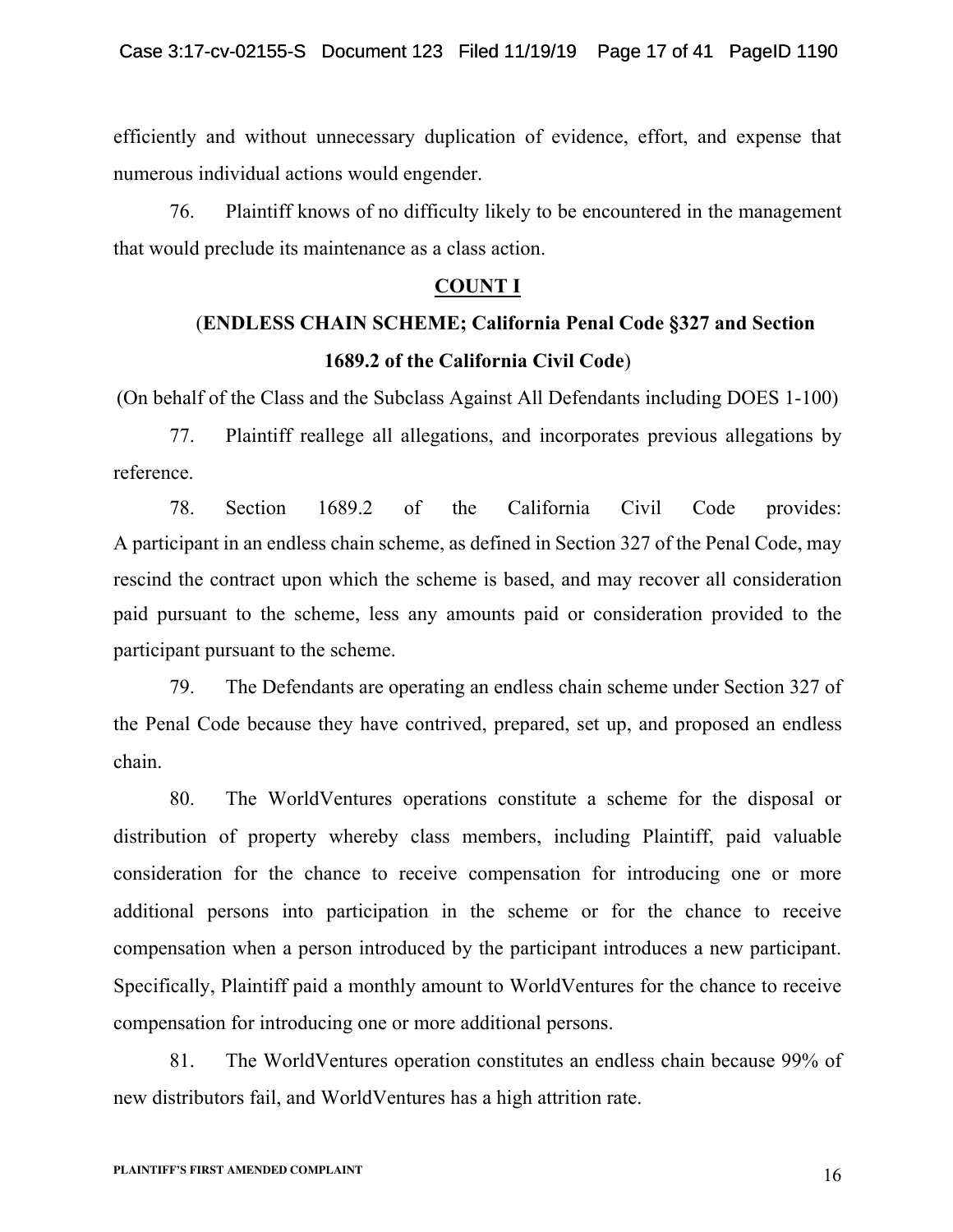82. The WorldVentures operation constitutes an endless chain because revenues are derived primarily from recruitment as opposed to the sale of legitimate travel packages to end consumers.

83. Almost none of the revenues are derived from any sale of a travel package to a person outside of the organization.

84. Plaintiff and the class have suffered an injury in fact and have lost money or property because of WorldVentures' operation of an endless chain, business acts, omissions, and practices.

85. Plaintiff and the class are each entitled to:

- a. rescind the contract upon which the scheme is based and recover all consideration paid under the scheme, less any amounts paid or consideration provided to the participant under the scheme;
- b. restitution, compensatory and consequential damages (where not inconsistent with their request for rescission or restitution); punitive damages; and
- c. attorneys' fees, costs, pre- and post-judgment interest.

# **COUNT II**

# (**Unfair and Deceptive Practices Claims Under Cal. Bus, & Prof. Code § 17200,** *et.*

## *seq*)

(On behalf of the Class and the Subclass Against All Defendants including DOES 1-100)

86. Plaintiff reallege all allegations, and incorporates previous allegations by reference.

87. All claims brought under this Second Cause of action that refer or relate to the unlawful, fraudulent or unfair "endless chain" of Defendants are brought on behalf of Plaintiff and the Class.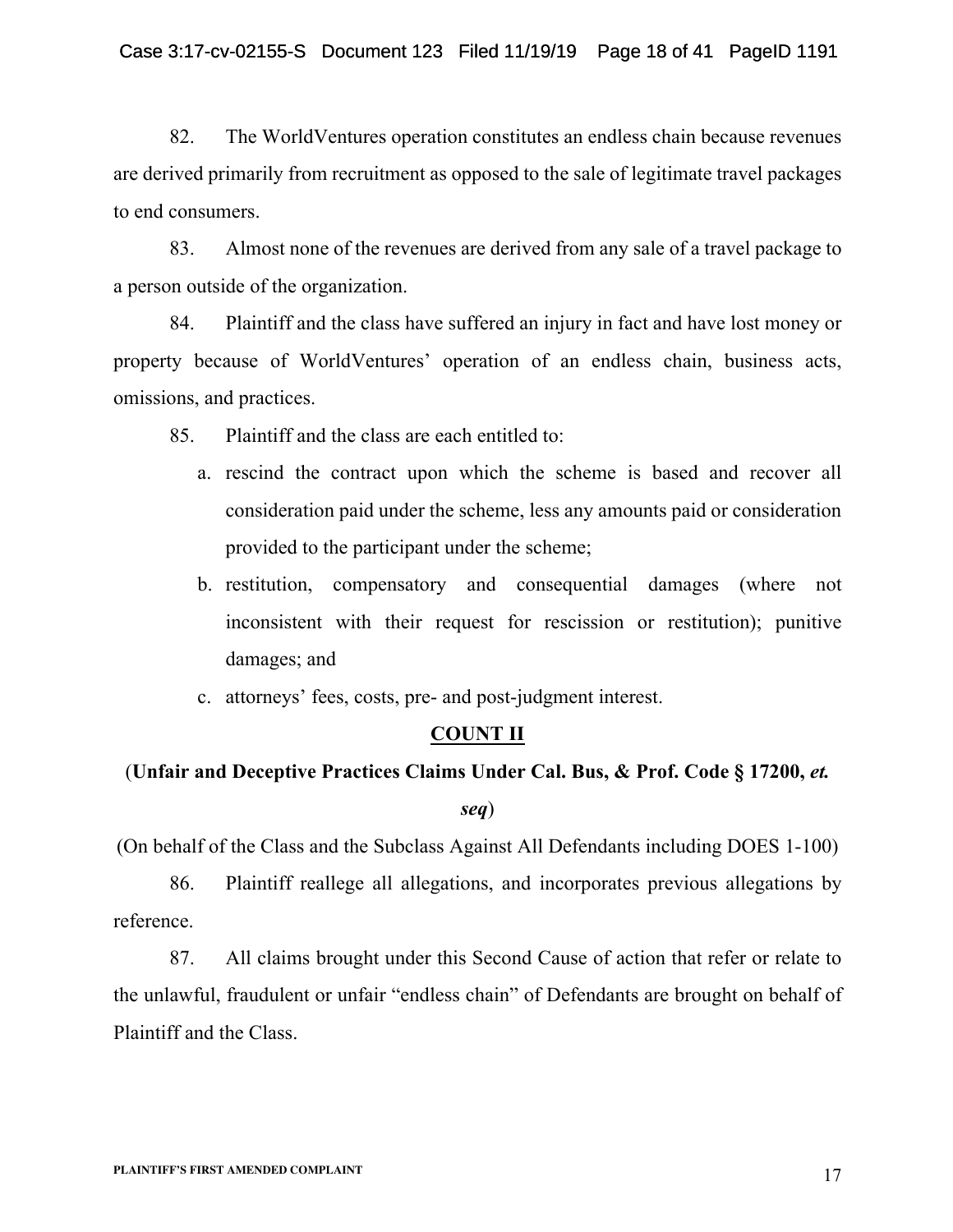#### Case 3:17-cv-02155-S Document 123 Filed 11/19/19 Page 19 of 41 PageID 1192

88. All claims brought under this Second Cause of Action that refer or relate to the unlawful, fraudulent or unfair the statements, the touted WorldVentures "business opportunity" are brought on behalf of Plaintiff and the Subclasses

89. WorldVentures has engaged in constant and continuous unlawful, fraudulent and unfair business acts or practices, and unfair, deceptive, false and misleading advertising within the meaning of the California Business and Professions Code § 17200, et seq. The acts or practices alleged constitute a pattern of behavior, pursued as a wrongful business practice that has victimized and continues to victimize thousands of consumers. The WorldVentures Sales and Marketing Plan Is Unlawful.

90. Under California Business and Professions Code § 17200, an "unlawful" business practice is one that violates California law.

91. WorldVentures' business practices are unlawful under § 17200 because they constitute an illegal "endless chain" as defined under, and prohibited by, California Penal Code § 327.

92. WorldVentures utilizes its illegal "endless chain" with the intent, directly or indirectly, to dispose of property in WorldVentures products and to convince representatives to recruit others to do the same.

93. WorldVentures' business practices are unlawful §17200 because they violate §17500 et seq., as alleged in the Third Cause of Action.

94. Under California Business and Professions Code § 17200, a "fraudulent" business practice is one that is likely to deceive the public.

95. WorldVentures' business practices are fraudulent in four separately actionable ways: (1) WorldVentures' illegal and deceptive "endless chain;" (2) the touted, yet non-existent, WorldVentures "business opportunity" for everyone, including but not limited to WorldVentures' massive advertising campaign and the misleading statements of compensation.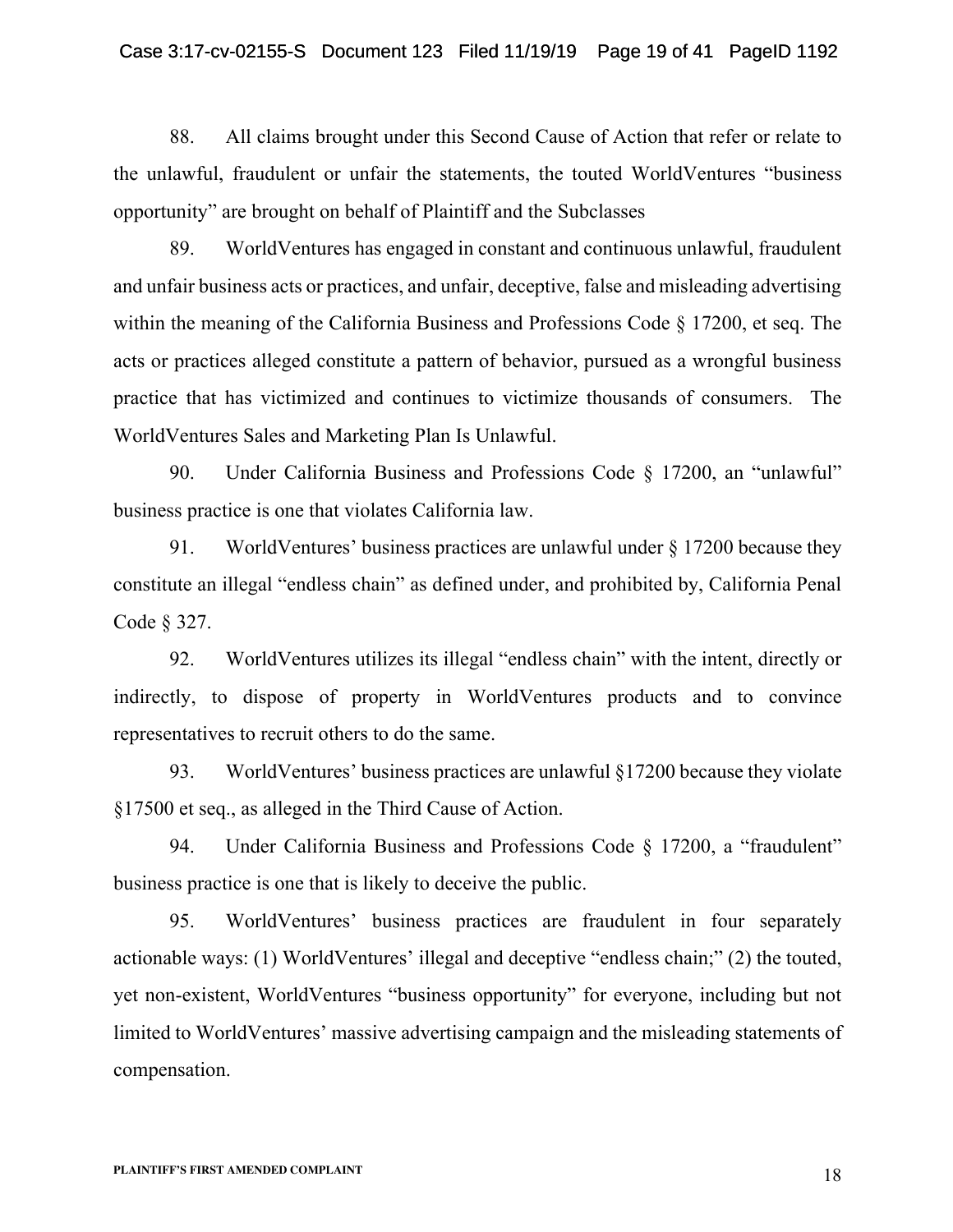96. First, as detailed herein, Defendants promoted participation in the WorldVentures endless chain, which has a compensation program based on payments to participants for the purchase of product by participants, not the retail sale of products or services.

97. WorldVentures has made numerous misleading representations about the business opportunity of WorldVentures and the income that a recruit or a distributor can realize by becoming a distributor and participating in the scheme.

98. WorldVentures knew, or should have known, that the representations about the business opportunity of WorldVentures were misleading in nature.

99. As a direct result of WorldVentures' fraudulent representations and omissions regarding the WorldVentures endless chain described herein, WorldVentures wrongly acquired money from Plaintiff and the members of the classes.

100. Second, WorldVentures touted, in numerous different ways as part of a massive advertising campaign, a "business opportunity," which WorldVentures also repeatedly and in many ways represented, among other things, as being "for everyone" and allowing "full time" or "part time" opportunities.

101. The massive advertising campaign included among other things, the website, emails, websites, presentations by WorldVentures, training, word of mouth among representatives, and events.

102. As part of this campaign and a further inducement to potential representatives, WorldVentures made and disseminated Statements of compensation that further misled the public, among other things: (1) by using cryptic and technical terms known to WorldVentures but not to the general public or to those exploring the claimed "business opportunity," (2) by highlighting the "winners," i.e., those that received compensation from WorldVentures, and the average gross compensation paid by WorldVentures to those winners, (3) by failing to disclose the actual number of "winners" as compared to the number of representatives who received no compensation from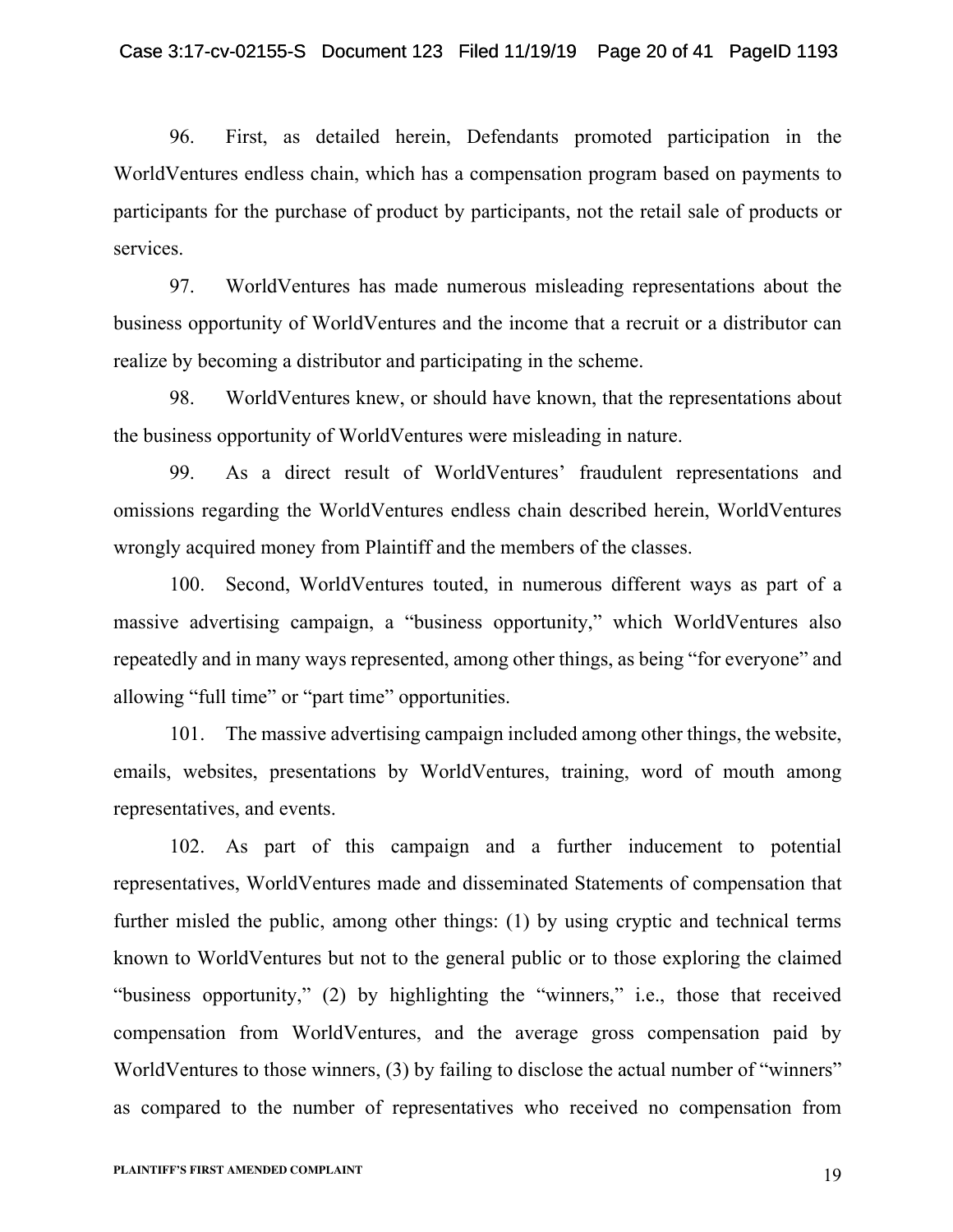WorldVentures (i.e., the "losers"); and (4) by downplaying and omitting the risks and costs involved in starting an WorldVentures representativeship and succeeding in such a representativeship.

103. In reality, the touted "business opportunity" was only for a select few, and those that were recruited specially. And these numbers did not include expenses incurred by representatives in the operation or promotion of their businesses, meaning there were likely more net losers who made no profit at all.

104. WorldVentures knew, or should have known, that the selective information presented to representatives in the Compensation and its massive adverting campaign during that time frame touting its purported "business opportunity" was likely to mislead the public and did in fact mislead the public into believing there was a legitimate "business opportunity" in which representatives, or a large portion of them, could make money in either a full or part time capacity. In fact, however, there was no such "business opportunity," except for a very select few.

105. As a direct result of WorldVentures' fraudulent representations and omissions regarding the Statement and the massive adverting campaign during that time frame and thereafter touting WorldVentures' purported "business opportunity" described herein, WorldVentures wrongly acquired money from Plaintiff and the members of the classes.

106. The named Plaintiff have standing to bring these Section 17200 claims under the fraudulent prong and can demonstrate actual reliance on the alleged fraudulent conduct.

107. For instance, Plaintiff has been in receipt of misleading and false financial statements, which promoted the WorldVentures' scheme and claimed "business opportunity" and contained material false representations regarding the success representatives could achieve through WorldVentures by purchasing products and recruiting others to do the same.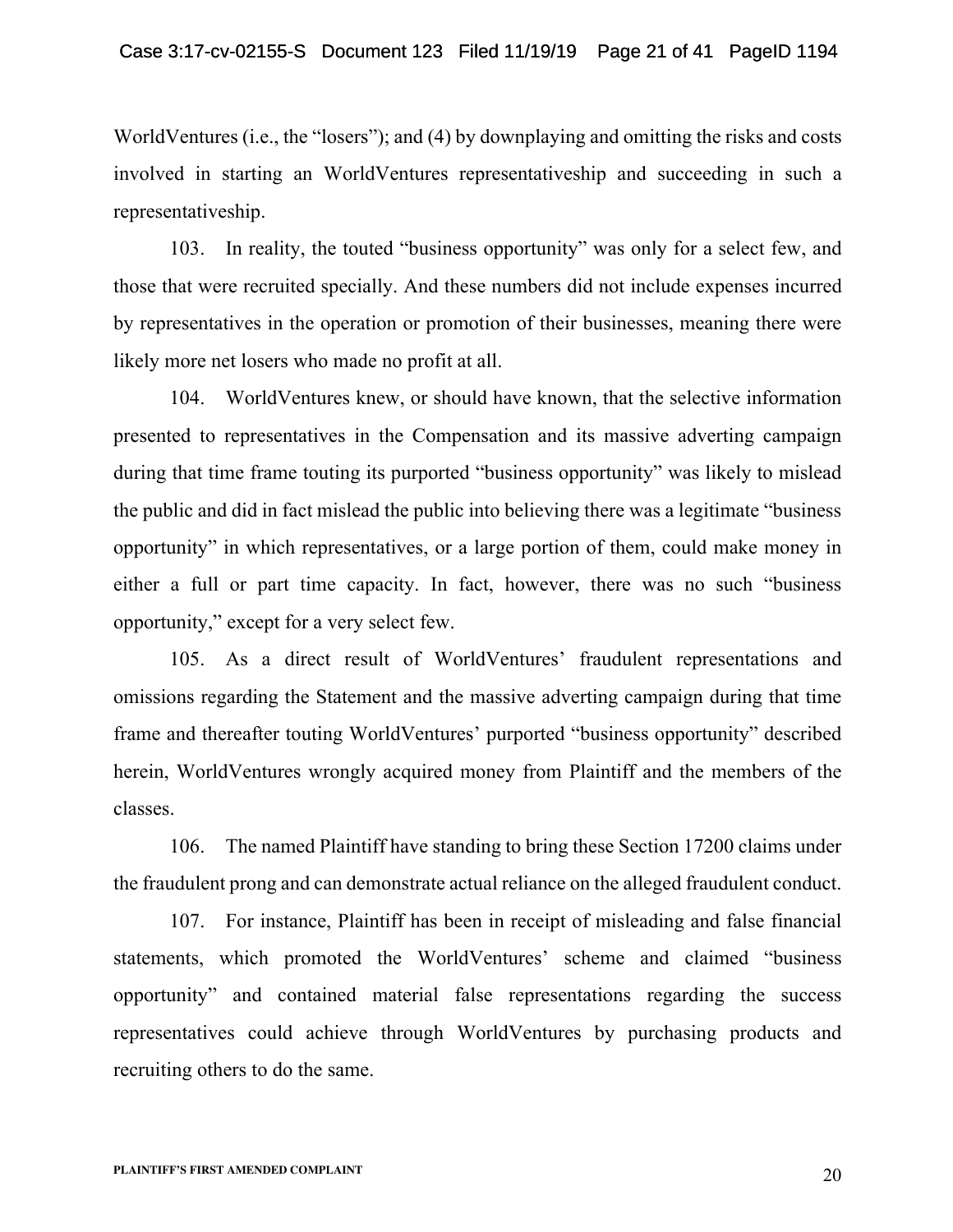#### Case 3:17-cv-02155-S Document 123 Filed 11/19/19 Page 22 of 41 PageID 1195

108. There were other representations made to representatives as part of the massive advertising campaign regarding the claimed "business opportunity," on which Plaintiff or some of the Class Members, reasonably believed the representations they could succeed in the "business opportunity," did not return the refund, purchased WorldVentures products and did not immediately return them, signed up as WorldVentures representatives, and attempted to and recruited others to do the same. These other representations include, but are not limited to the following:

> a. E-mails from WorldVentures that promoted WorldVentures and contained material false representations regarding the success that a distributor could achieve through WorldVentures by purchasing products and recruiting others to do the same.

> b. Websites, such as www.WorldVentures.com, which promoted the fraudulent scheme through videos of Directors containing material false representations regarding the "business opportunity" available to representatives and the wealth

> that a distributor could get by agreeing to become an WorldVentures distributor.

> c. Presentations by WorldVentures representatives which contained material false representations regarding the "business opportunity" and the success that a distributor could get through WorldVentures by purchasing products and recruiting others to do the same.

> d. Presentations by WorldVentures, including the presentations described in this complaint, which contained material false representations regarding the "business opportunity" and the success that a distributor could get through WorldVentures by purchasing products and recruiting others to do the same.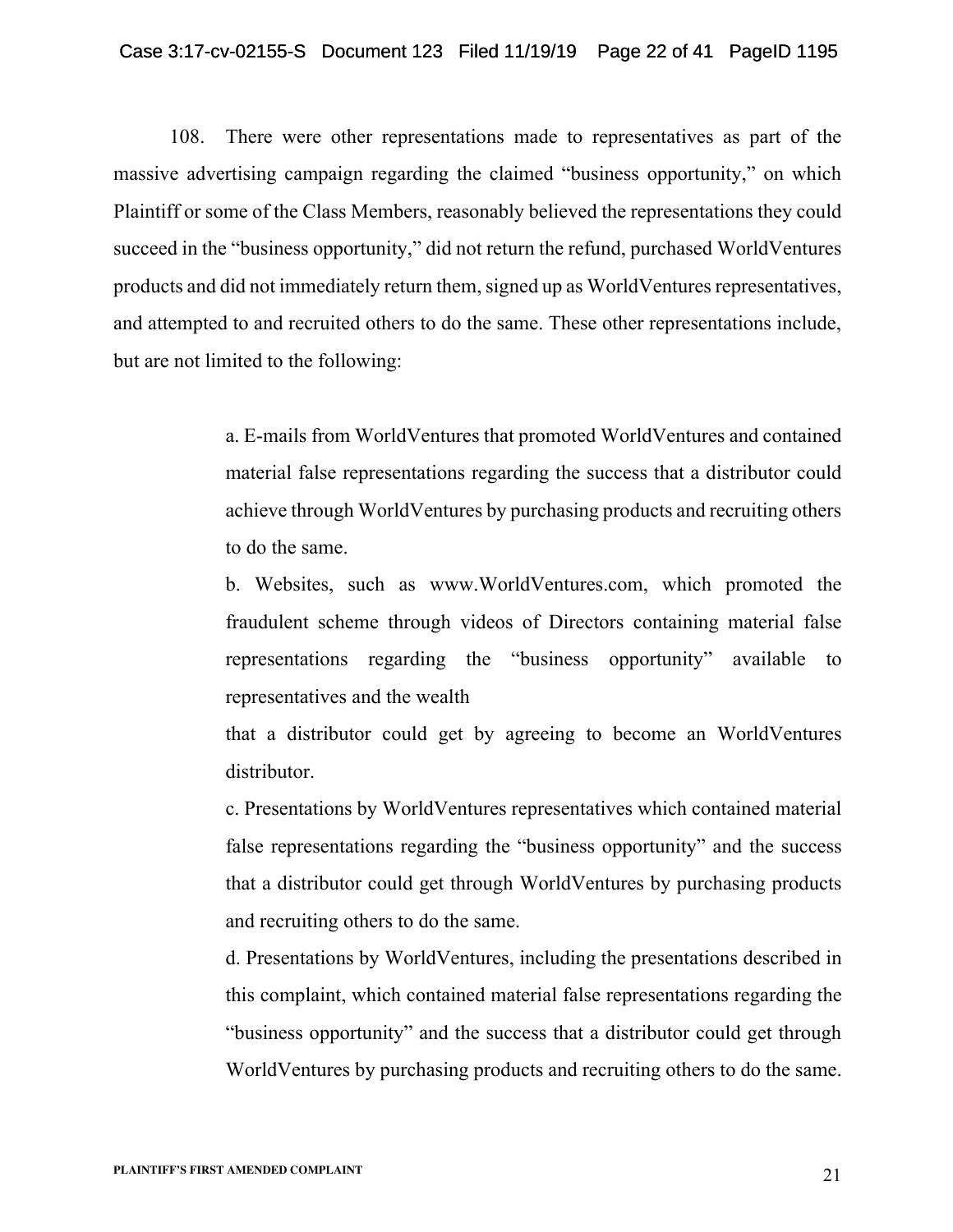e. Training and events where WorldVentures representatives made material false representations regarding the "business opportunity" and the success that a distributor could get through WorldVentures by purchasing products and recruiting others to do the same.

109. To the extent proof of reliance is required of Plaintiff, WorldVentures and the Directors knew that Plaintiff and the class would reasonably rely on their representations and omissions, which would cause the Plaintiff and the class joining the fraudulent endless chain scheme and purchasing the products, and Plaintiff did in fact reasonably rely upon such representations and omissions.

110. Indeed, had Plaintiff and the class known that WorldVentures and its Beneficiaries and Promoters were promoting an endless chain, they would not have become WorldVentures representatives in the first place and, if learned after becoming a distributor, they would not have purchased WorldVentures products thereafter.

111. Had Plaintiff and the class known that WorldVentures was promoting a "business opportunity" that did not exist except for a select few, they would not have become WorldVentures representatives in the first place and, if learned after becoming a distributor, they would not have purchased WorldVentures products thereafter.

112. Finally, the fraudulent acts, representations and omissions described herein were material not only to Plaintiff and the class (as described in this complaint), but also to reasonable persons. For instance, regarding the alleged "business opportunity" and representations in, and omissions from, the Statement, and on information and belief, a large percentage of individuals who signed up as WorldVentures representatives during this time frame expected that they could and would receive annual compensation at the approximate level of the "average earnings compensation," in total, disclosed in the Statements of Average Gross Compensation. Unfortunately, no such large percentage actually could or did earn such an amount.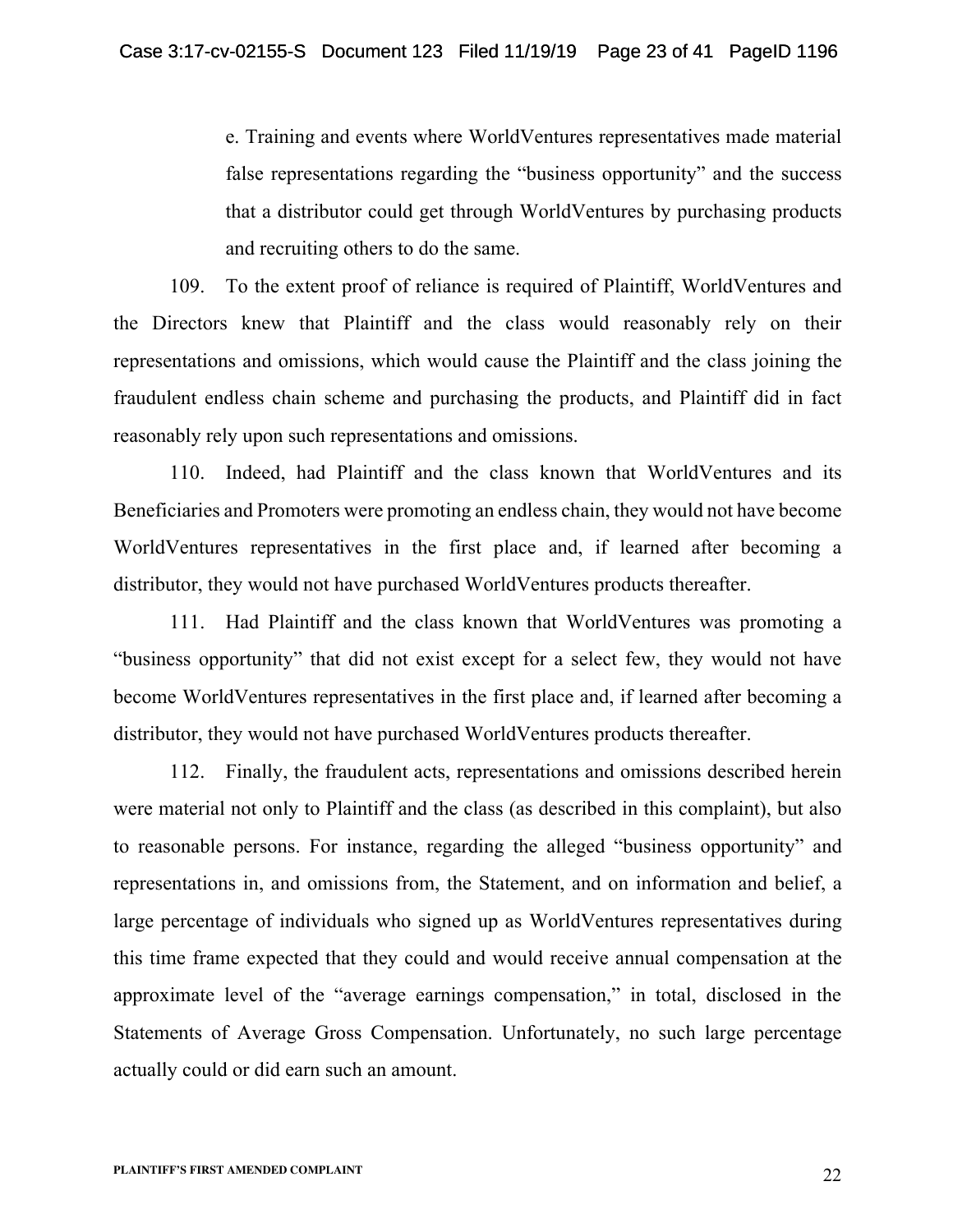113. Under California Business and Professions Code § 17200, a business practice is "unfair" if it violates established public policy or if it is immoral, unethical, oppressive or unscrupulous and causes injury which outweighs its benefits.

114. For the reasons set forth herein and above, WorldVentures' promotion and operation of an unlawful and fraudulent endless chain, and its fraudulent representations and omissions regarding its purported "business opportunity," "Packaging and Handling" fees, and FedEx freight fees are also unethical, oppressive, and unscrupulous in that WorldVentures is and has been duping Plaintiff and the class out of billions, or at least hundreds of millions, of dollars.

115. WorldVentures' actions have few, if any, benefits. Thus, the injury caused to Plaintiff and the class easily and dramatically outweighs the benefits, if any.

116. Defendants should be made to disgorge all ill-gotten gains and return to Plaintiff and the class all wrongfully taken amounts.

117. Finally, Defendants' unlawful, fraudulent and unfair acts and omissions will not be completely and finally stopped without orders of an injunctive nature. Under California Business and Professions Code section 17203, Plaintiff and the class seek a judicial order of an equitable nature against all Defendants, including, but not limited to, an order declaring such practices as complained of to be unlawful, fraudulent and unfair, and enjoining them from further undertaking any of the unlawful, fraudulent and unfair acts or omissions described herein.

## **COUNT III**

## (**False Advertising - California Business and Professions Code § 17500, et. seq**)

(On behalf of the Class and the Subclass Against All Defendants including DOES 1-100)

118. Plaintiff reallege all allegations, and incorporates previous allegations by reference.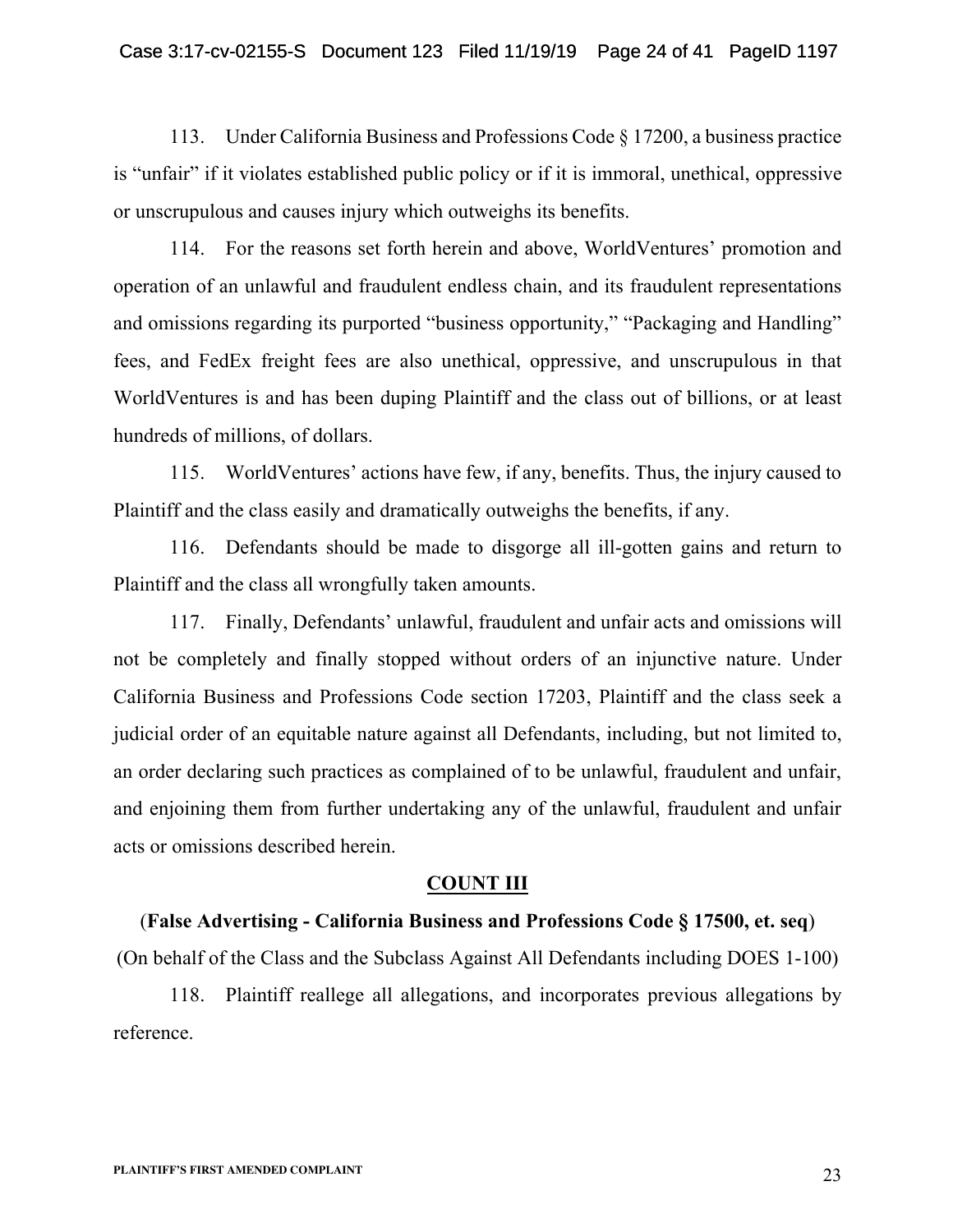119. All claims brought under this Third Claim for Relief that refer or relate to the false, untrue, fraudulent or misleading endless chain of Defendants are brought on behalf of Plaintiff and the Class.

120. All claims brought under this Third Cause of Action that refer or relate to the false, untrue, fraudulent or misleading income representations in whatever year made, and the touted WorldVentures "business opportunity" are brought on behalf of Plaintiff and the class who was also exposed to the false income claims.

121. Defendants' business acts, false advertisements and materially misleading omissions constitute false advertising, in violation of the California Business and Professions Code § 17500, et seq.

122. Defendants engaged in false, unfair and misleading business practices, consisting of false advertising and materially misleading omissions regarding the purported "business opportunity," likely to deceive the public and include, but are not limited to, the items set forth above. WorldVentures knew, or should have known, that the representations about the business opportunity of WorldVentures were misleading in nature.

123. Because of Defendants' untrue and/or misleading representations, Defendants wrongfully acquired money from Plaintiff and the class members to which it was not entitled. The Court should order Defendants to disgorge, for the benefit of Plaintiff and all other WorldVentures representatives in the class who signed a Distributor Agreement with WorldVentures governed by California law their profits and compensation and/or make restitution to Plaintiff and the class.

124. Under California Business and Professions Code Section 17535, Plaintiff and the class seek a judicial order directing Defendants to cease and desist from all false advertising related to the Defendants' illegal e scheme, and "Packaging and Handling" fee, and such other injunctive relief as the Court finds just and appropriate.

125. Because of Defendants' untrue and/or misleading representations Defendants wrongfully acquired money from Plaintiff and the class members to which they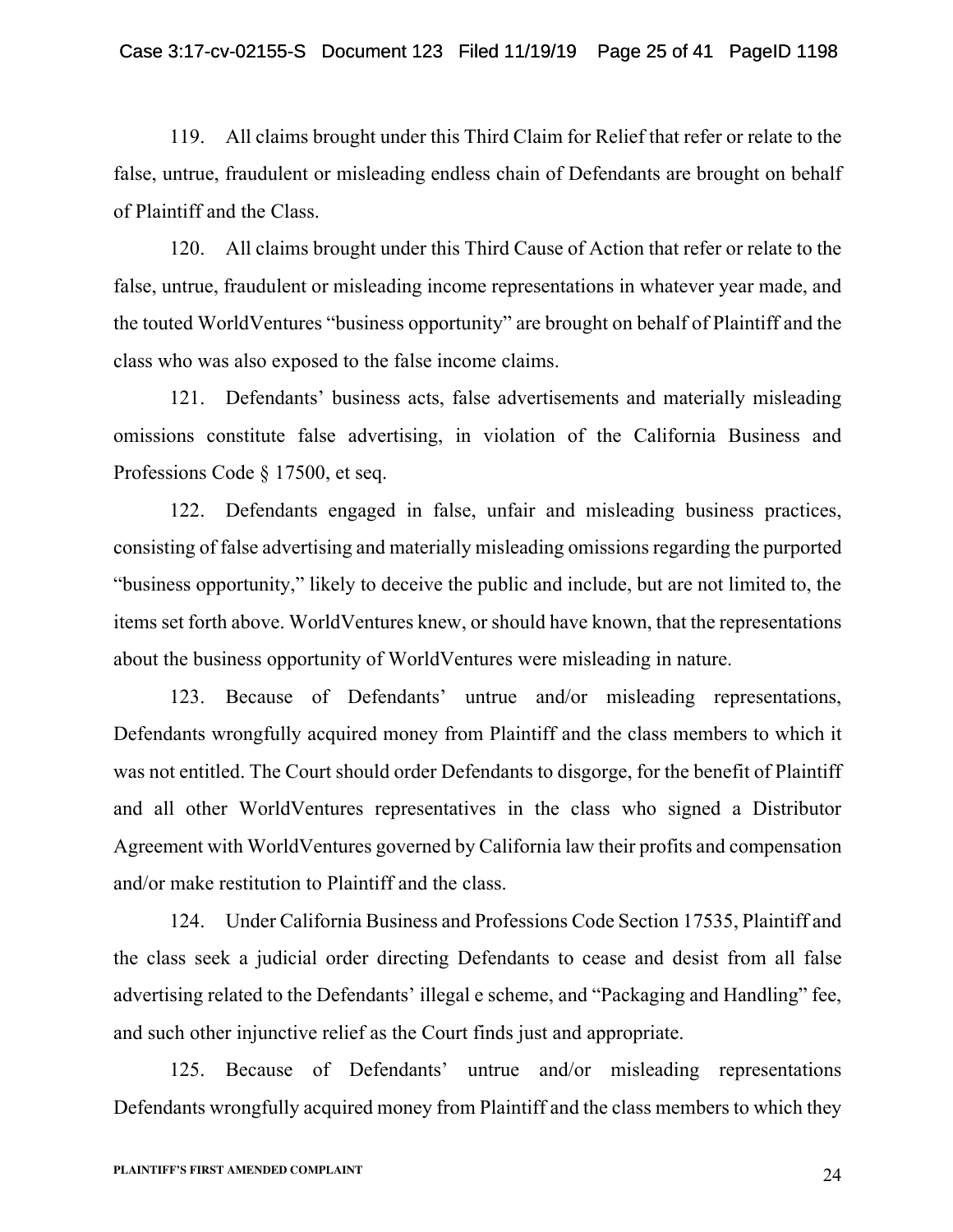were not entitled. The Court should order Defendants to disgorge, for the benefit of Plaintiff and all other WorldVentures representatives in the class who signed a Distributor Agreement with WorldVentures their profits and compensation and/or make restitution to Plaintiff and the class.

126. Under California Business and Professions Code Section 17535, Plaintiff and the class seek a judicial order directing Defendants to cease and desist from all false advertising related to the Defendants' illegal scheme, and such other injunctive relief as the Court finds just and appropriate.

## **COUNT IV**

## (**RICO 18 U.S.C. § 1962(a)**)

(On behalf of the Class and the Subclass Against All Defendants including DOES 1-100)

127. Plaintiff realleges all allegations as if fully set forth herein, and incorporates previous allegations by reference.

128. WorldVentures, Defendants, and others willfully and intentionally violated and continue to violate RICO and California law with the goal of obtaining money, directly and indirectly, through a pattern of racketeering activities in violation of the mail and wire fraud statutes,18 U.S.C. §§ 1341 and 1343, 18 U.S.C. 1962(a), and California Penal Code §327.

129. WorldVentures has attempted to distinguish its business model from that of a pyramid scheme.

130. WorldVentures has never systematically audited any income forms to ensure accuracy, and to ensure the business has legitimate retail sales.

131. WorldVentures is aware that purchases of travel plans is done through its website and those internally in its organization almost completely, and thus its knowledge of the lack of legitimate retail sales revenue suggests its intent to continue operating a pyramid scheme.

132. WolrdVentures has no control in place to certify that at least 70 percent of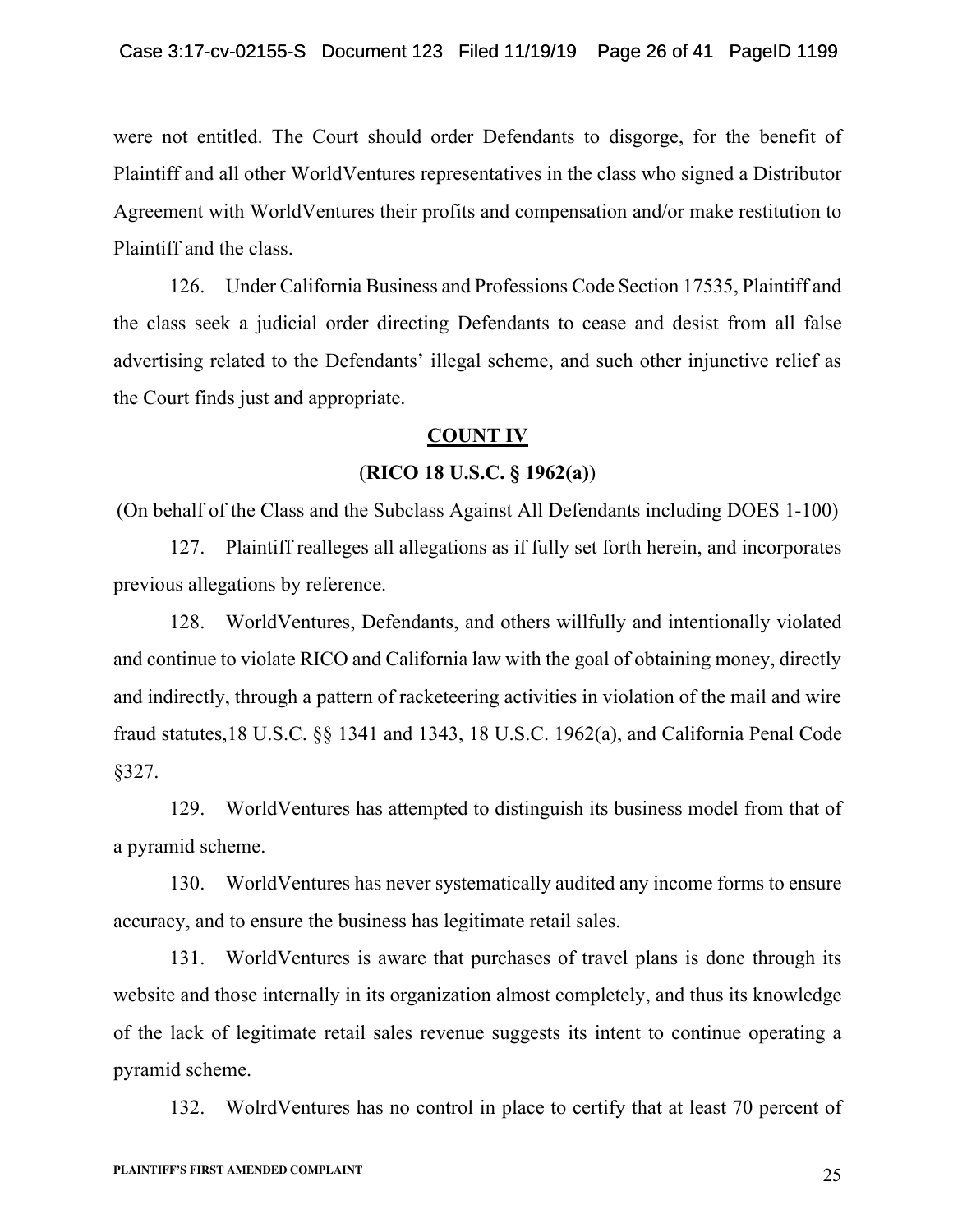travel packages purchased were either sold or consumed by a legitimate retail customer, and not by somebody who is a representative or distributor.

133. WorldVentures does not track retail sales.

134. WorldVentures could determine whether travel packages were purchased with end consumers, but does not do so.

135. The refund policies are insufficient and do nothing to negate the fact that WorldVentures requires a monthly fee to paid to continue participation, which Plaintiff Yiru paid in this instance for several months.

136. Individual Defendant Nugent characterizes himself as Co-Founder and CVO of WorldVentures on his social media page. Nugent had the power to direct the enterprises affairs at all times and had supervisory involvement.

137. In 2018, Defendant Wayne Nugent was the keynote speaker encouraging individuals to sign up, all the while having knowledge that revenues are derived primarily from recruitment. https://www.youtube.com/watch?v=gHBn0OH3TEw.

138. Individual Defendant Stammen has characterized himself as the CEO, the head position of the enterprise, and at other times Chief of Business Development. In 2018, Stammen was one of the keynote speakers for WorldVentures. https://www.youtube.com/watch?v=LX61SAgfqkg.

139. WorldVentures is an enterprise on the brink of collapse in that it has failed to pay its distributors commissions that are owed. https://www.iol.co.za/sundaytribune/news/worldventures-sued-for-millions-by-reps-16636860.

140. The Chinese Government cracked down on WorldVentures for illegally operating in the China, and sending international wires to the United States. https://www.mlmnewsreport.com/worldventures-bankrupt-distributors-resign-overunpaid-commissions/. Ultimately the illicitly obtained funds were siphoned to each of the Individual Defendants, except Azcue.

141. In 2018, Government of Rwanda cautioned the public about Defendant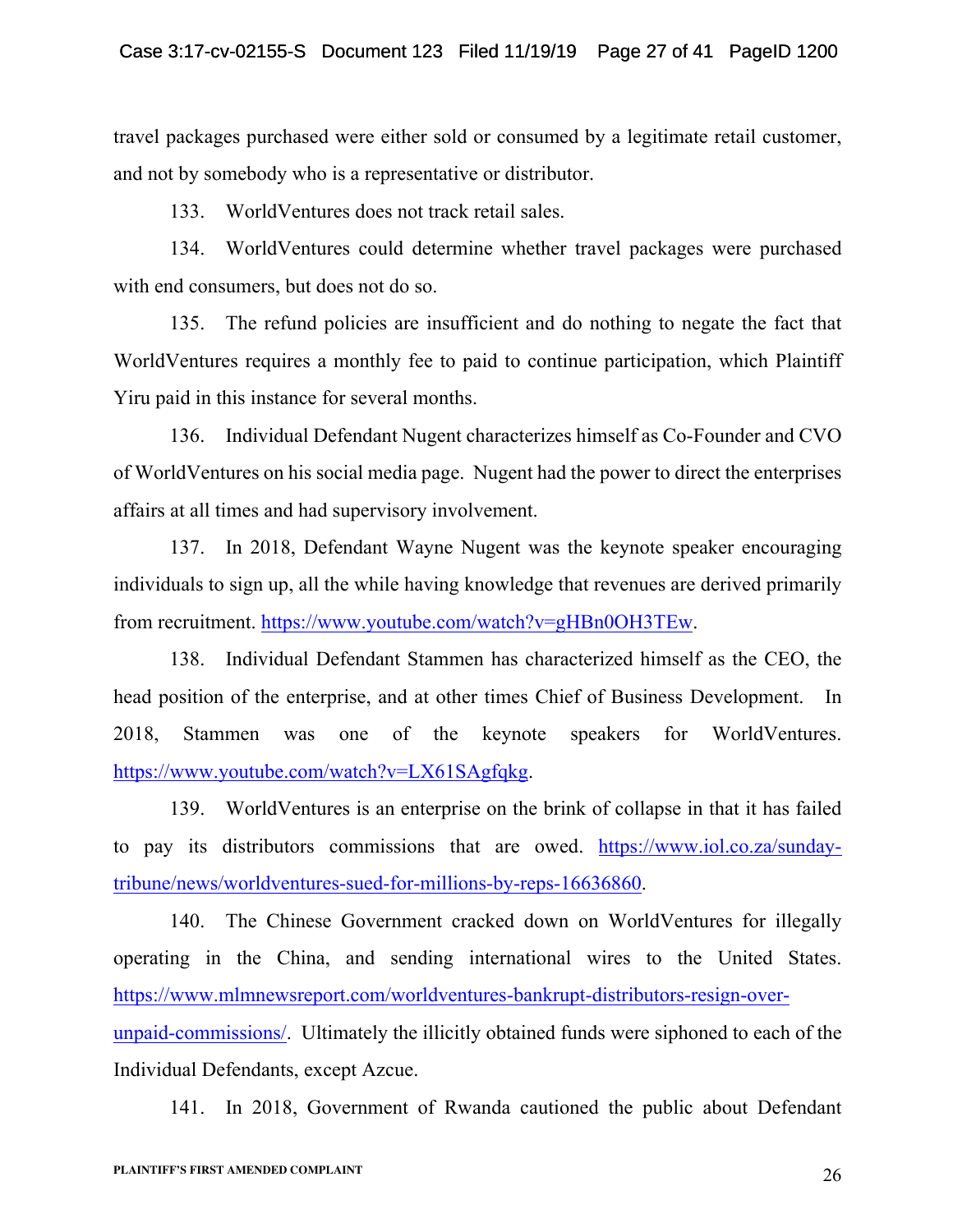WorldVentures operating illegally. https://www.newtimes.co.rw/news/governmentcautions-public-world-ventures.

142. WorldVentures was told to cease operating in China, Malaysia, and Taiwan.

http://amlmskeptic.blogspot.com/2015/04/old-news-world-ventures-busted-in-china.html.

143. On or about January of 2018, the following report of an employee of Defendants was made at https://www.glassdoor.com/Reviews/WorldVentures-Holdingsbankruptcy-Reviews-EI\_IE284228.0,22\_KH23,33.htm:

1. COO resigned in less than 1 year, due to company planning for bankruptcy and financial trouble.

2. President of Sales and International Marketing, resigned, due to company's financial trouble and planning for bankruptcy.

3. Chief Security Officer resigned due to legal problems.

4. Smartcard have 15 developers from Flye CEO friend's organization without delivering anything but jobs of Full time employees in CIO and CTO is in trouble.

5. HR asked every employee to sign "Conflict of Interest" document, where CEO of Flye (Old CTO of WV) have conflict of interest with 3 companies, not sure if they will request him to step down.

6. New CTO have 2 jobs. Not sure, where his loyalty lies.

144. The named individual defendants, as promoters of the scheme, did not retain immediate control over the essential managerial conduct of the WorldVentures enterprise.

145. Even if the Individual Defendants are no longer the CEO of WorldVentures, or head officers, the Individual Defendants functionally operate as lower rung participants or silent equity partners reaping a majority of the scheme's spoils, and receiving an infinite level deep, nearly all revenues from lower level person's recruitments.

146. Plaintiff's realization of profits was not inexplicably tied to the success of the promotional scheme.

147. The distribution and sale of travel packages is not something the SEC has found amenable to regulation under the federal securities laws.

148. The marketing and recruitment aspects of WorldVentures' enterprise are not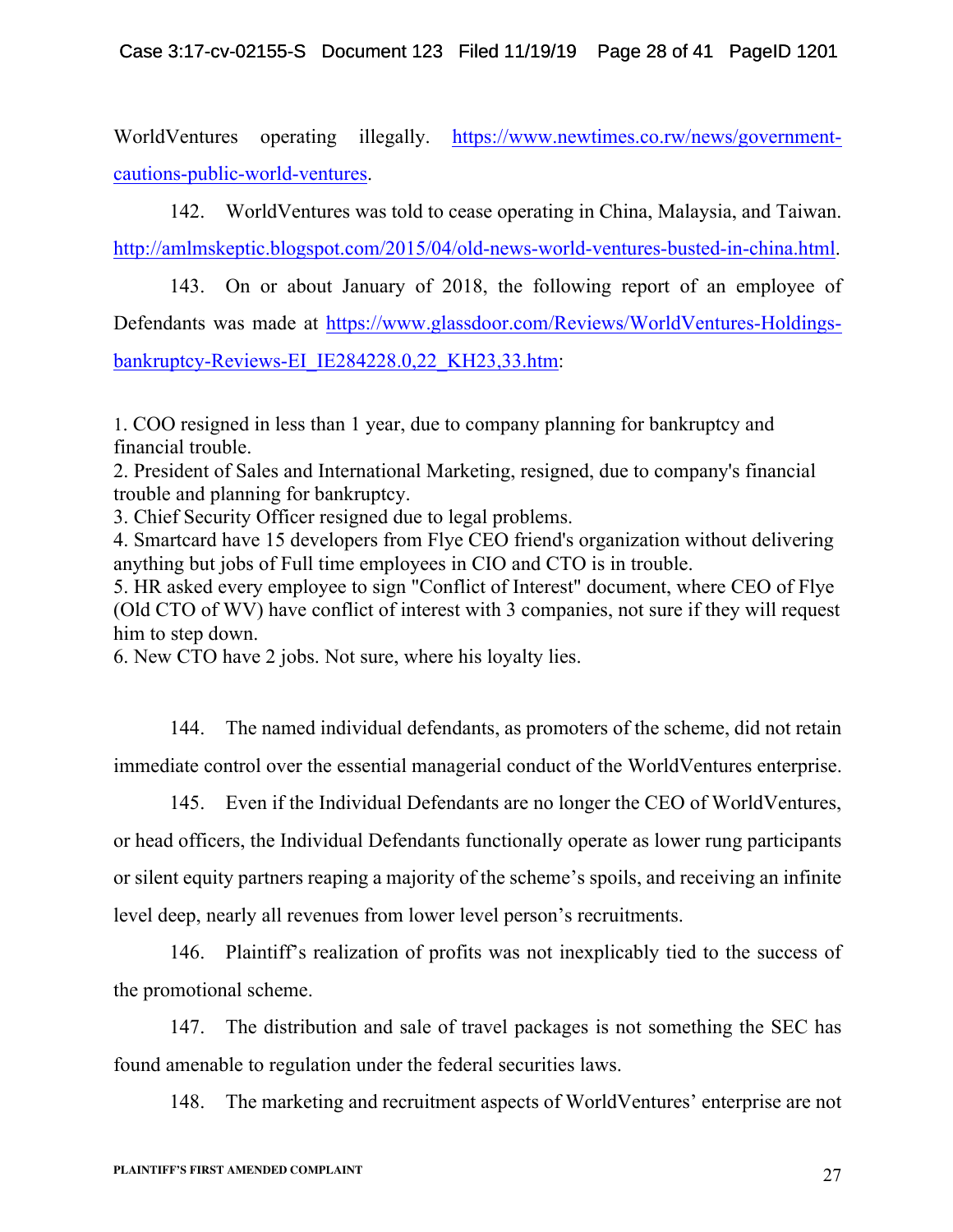within the definition of a security.

149. In the WorldVentures scheme, distributors themselves must recruit new participants.

150. In the WorldVentures scheme, distributors themselves must recruit new participants in the travel package endless chain, primarily through their own recruiting and marketing activities.

151. WorldVentures tells its distributors and the Plaintiff that they will have spent significant time, effort and work to earn money, WorldVentures attempts emphasize the retail aspects of the business, the promise of significant profits linked to becoming a distributor.

152. WolrdVentures characterizes its distributors as "independent contractors" in the purported distribution agreement it maintains on its website, negating the notion that the distributors are passive participants in the endless chain.

153. Plaintiff and the class of distributors, as reasonable consumers, were expected to contribute more than nominal and menial effort.

154. Each of the Defendants are engaged in activities federal interstate and foreign commerce and are entities capable of holding a legal or beneficial interest in property. All Defendants "persons," as that term is defined by 18 U.S.C. §1961(3).

155. The Defendants together make up the "WorldVentures Enterprise" as an association of entities and individuals associated in fact to operate an illegal pyramid scheme. The WorldVentures Enterprise is not a legal entity within the meaning of "enterprise" as defined in 18 U.S.C.  $\S$  1961(4). The Defendants have been members of the WorldVentures Enterprise from at least April 2009 and continuing until the present. WorldVentures and the Beneficiaries and Promoters are separate entities from the WorldVentures Enterprise and play separate and distinct roles in the operation of the WorldVentures Enterprise.

a. WorldVentures is the founder, architect, and beneficiary of the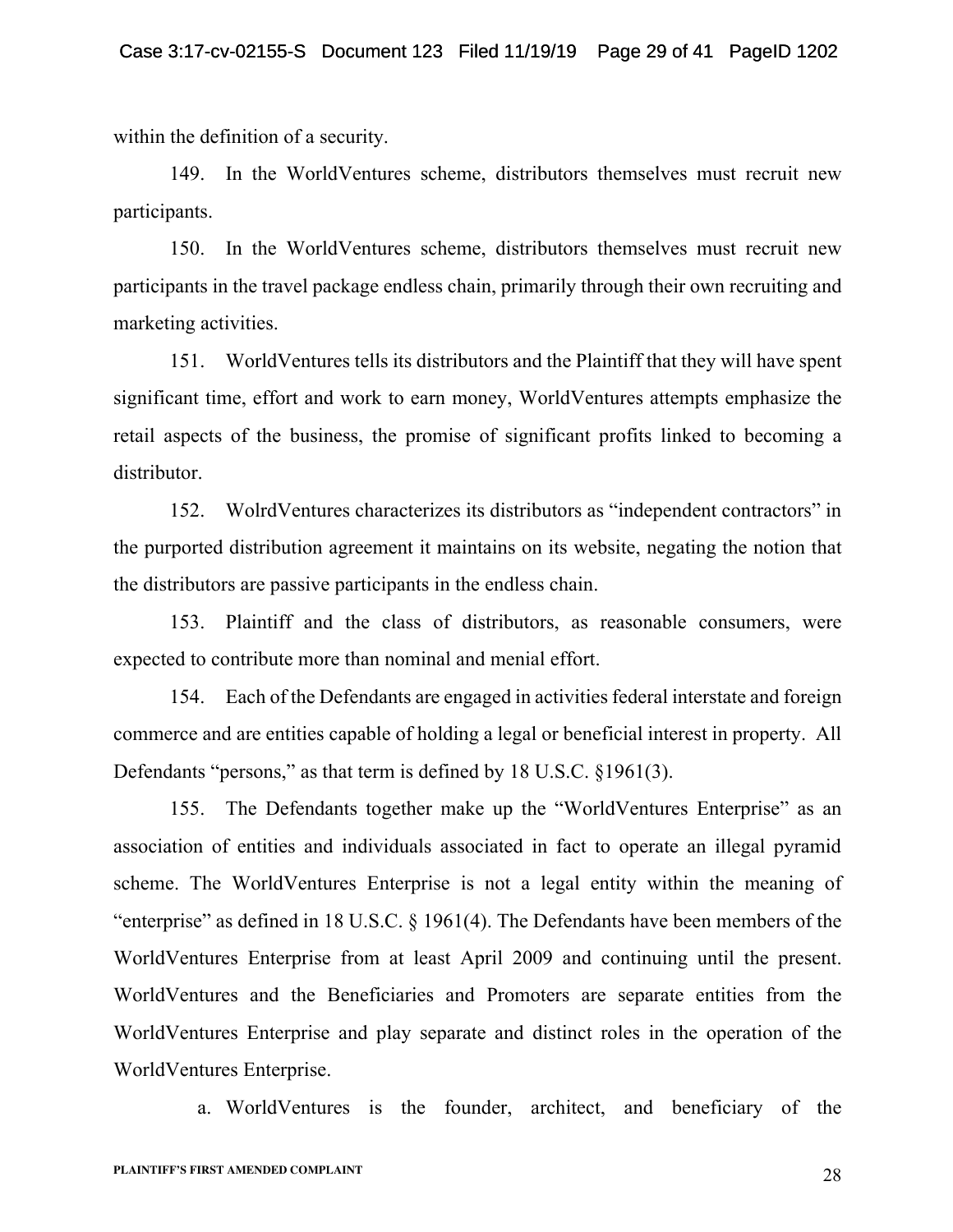WorldVentures Pyramid. Through interstate wire and mails, it coordinates the WorldVentures Enterprise, a worldwide scheme. It also pays and awards the commissions, bonuses, and other incentives to the Defendants and others.

- b. WorldVentures employs the Defendant to coordinate operations of the WorldVentures Pyramid in the countries in which WorldVentures operates, including determining and coordinating points, bonuses, and other incentives.
- c. WorldVentures employs the other defendants as its operational arm of the WorldVentures Enterprise in the U.S. WorldVentures employs the other defendants to conduct racketeering activities in the U.S.
- d. WorldVentures employs the remainder of the Defendants to induce new recruits into the WorldVentures Pyramid, to induce representatives to purchase WorldVentures product, and to induce representatives to recruit additional representatives into the WorldVentures Pyramid. The Remaining Defendants also have an agreement with WorldVentures mandating that WorldVentures will not reform its fraudulent marketing plan without their consent.

156. From at least April 2009 and continuing until the present, within the County of Los Angeles, and elsewhere, WorldVentures in association with the other defendants, did knowingly, willfully and unlawfully conduct and participate, directly and indirectly, in the conduct of the affairs of the WorldVentures Enterprise through a pattern of racketeering activity.

157. The WorldVentures Enterprise functioned as a continuing unit over time through a hierarchical or consensual decision-making structure in that directives are issued by Stamen and Nugent, and at times Azcue.

158. The alleged association exists for purposes other than simply to commit the predicate acts as defined in Plaintiff's RICO counts. Specifically, the Defendants formed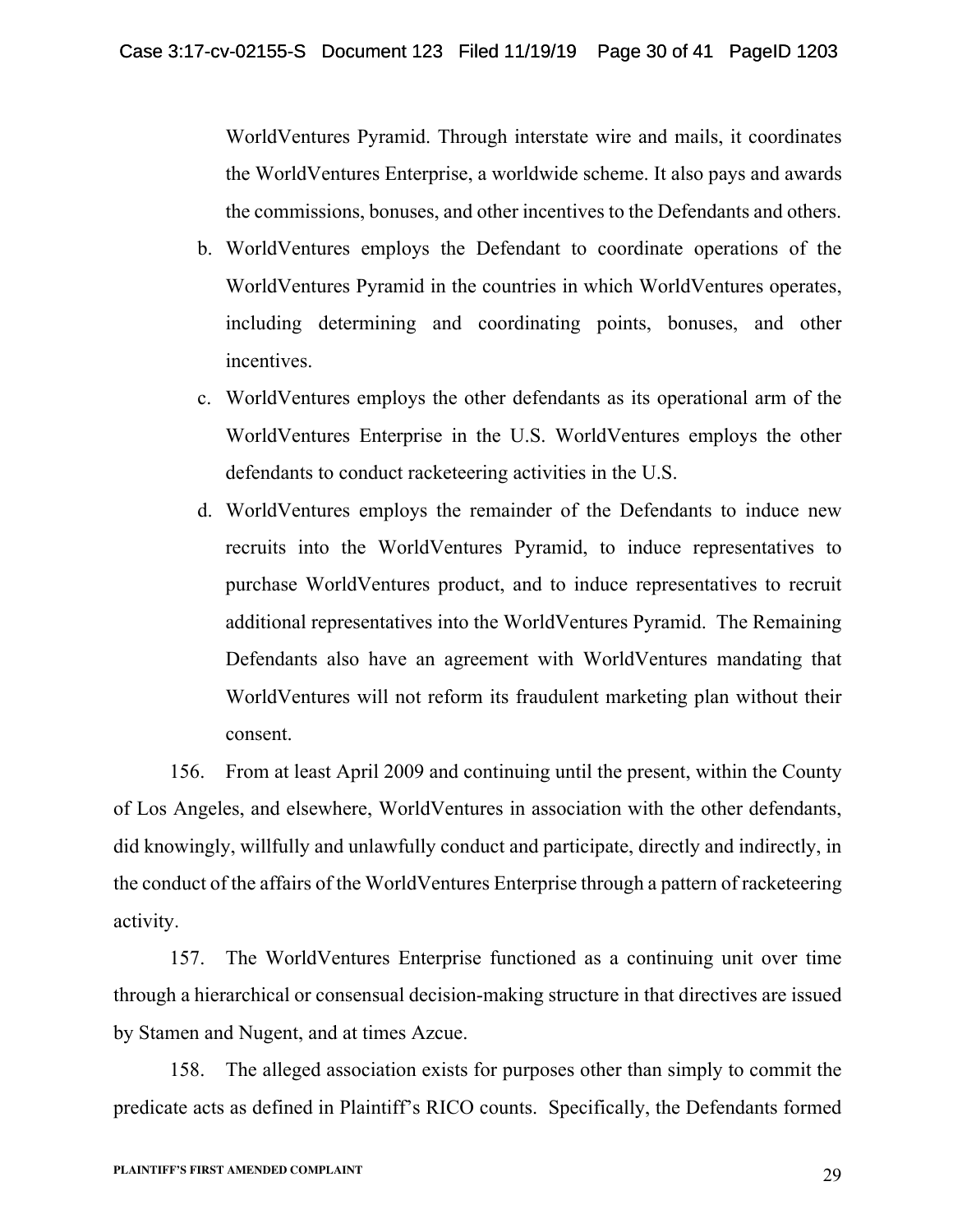the various entities and acted as separate individuals to earn money through selling legitimate travel packages. Thus, the association exists for purposes other than to commit the predicate acts.

159. From at least April 2009 and continuing until the present, WorldVentures with each other and the remaining defendants, executed a per se scheme to defraud through a pattern of racketeering made up of distinct acts of mail and wire fraud under 18 U.S.C. §§ 1341 and 1343. The WorldVentures Enterprise engaged in and affected interstate and foreign trade. The WorldVentures Enterprise transacts business through the instrumentalities of interstate commerce such as telephones, facsimile machines, the internet, email, and the United States mail and interstate commercial carrier to communicate in furtherance of the activities of the WorldVentures Enterprise.

160. The WorldVentures Enterprise advertises, markets, and sells products and services throughout the United States. The operation of the enterprise continued over several years, including activities in every state, and has affected and damaged, and continues to affect and damage, commercial activity.

161. To further the goals of the WorldVentures Enterprise, which were to (1) earn money through fraudulent means, (2) entice individuals to become WorldVentures representatives, (3) entice individuals to purchase products from WorldVentures; (4) entice individuals to recruit others to become WorldVentures representatives and profit off those recruits' purchases of WorldVentures products, and (5) reap large profits for themselves based on false representations, WorldVentures and the remaining defendants engaged in various forms of illegal activity, including (a) mail fraud, (b) wire fraud, and (c) conspiracy.

162. The pattern of racketeering activity alleged is distinct from the WorldVentures Enterprise. Each act of racketeering activity is distinct from the WorldVentures Enterprise in that each is a separate offense committed by an entity or individual while the WorldVentures Enterprise is an association of entities and individuals. The WorldVentures Enterprise has an ongoing structure and/or organization supported by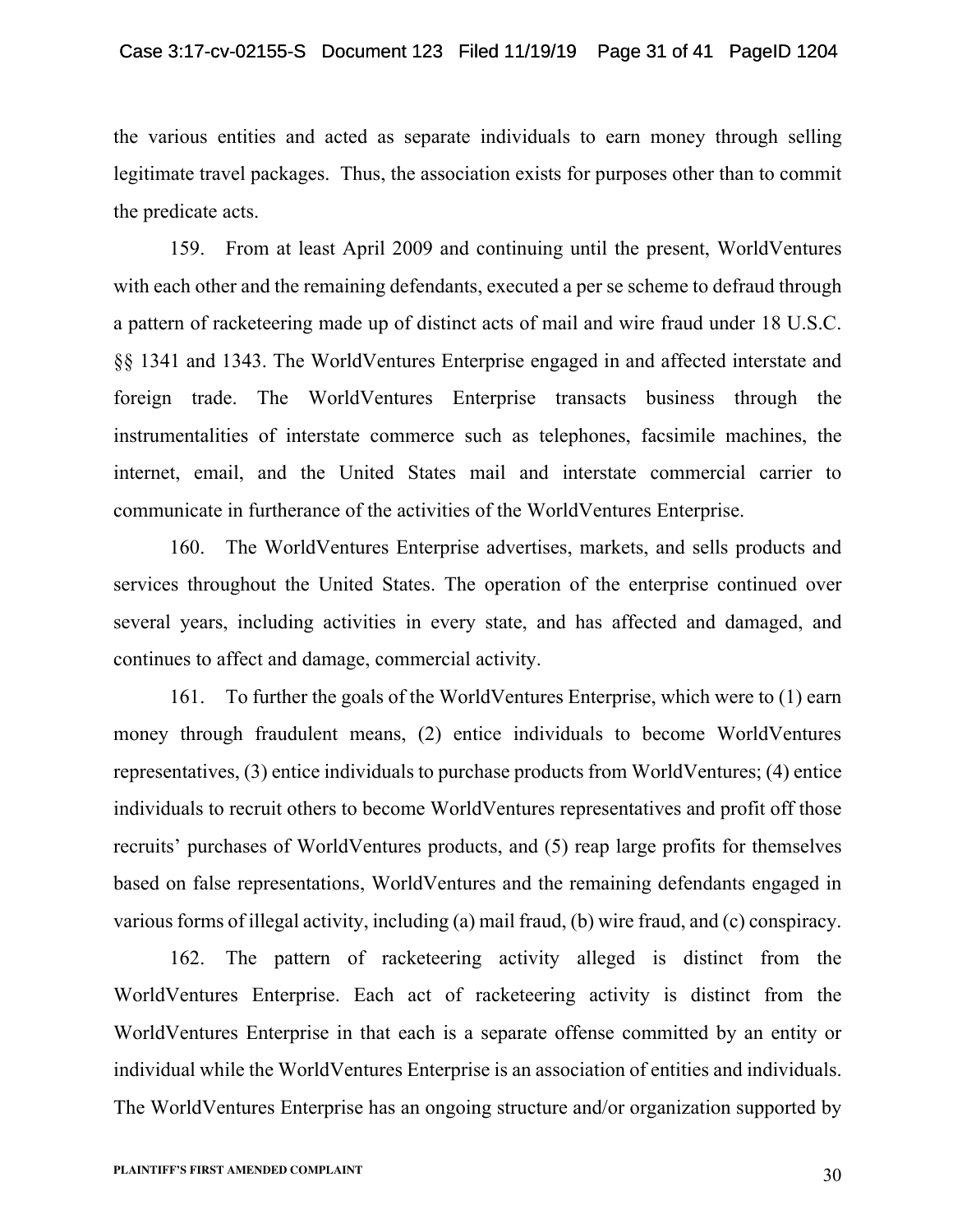personnel and/or associates with continuing functions or duties.

163. The racketeering acts set out above and below, and others, all had the same pattern and similar purpose of defrauding Plaintiff and the class for the benefit of the WorldVentures Enterprise and its members. Each racketeering act was related, had a similar purpose, involved the same or similar participants and methods of commission and had similar results affecting Plaintiff and the class. The racketeering acts of mail and wire fraud were also related to each other in that they were part of the WorldVentures Enterprise's goal to fraudulently induce Plaintiff and the class to join the illegal scheme, purchase products, and recruit others to join the scheme.

164. WorldVentures' and other Defendants' wrongful conduct has been and remains part of WorldVentures Enterprise's ongoing way of doing business and constitutes a continuing threat to the property of Plaintiff and the class. Without the repeated acts of mail and wire fraud, the WorldVentures Enterprise's fraudulent scheme would not have succeeded.

165. Revenue gained from the pattern of racketeering activity, which constitutes a significant portion of the total income of WorldVentures and the Beneficiaries and Promoters, was reinvested in the operations of the WorldVentures Enterprise for the following purposes: (a) to expand the operations of the WorldVentures Enterprise through additional false and misleading advertising and promotional materials aimed at recruiting new representatives; (b) to facilitate the execution of the illegal scheme; and (c) to convince current representatives to recruit new representatives, and purchase WorldVentures products.

166. Yiru and the class were injured by the reinvestment of the racketeering income into the WorldVentures Enterprise because they invested billions of dollars of their own money through their purchasing of products, promotional materials, and WorldVentures products, all of which were packaged and shipped at inflated charges.

167. In connection with promoting and executing their illegal scheme, members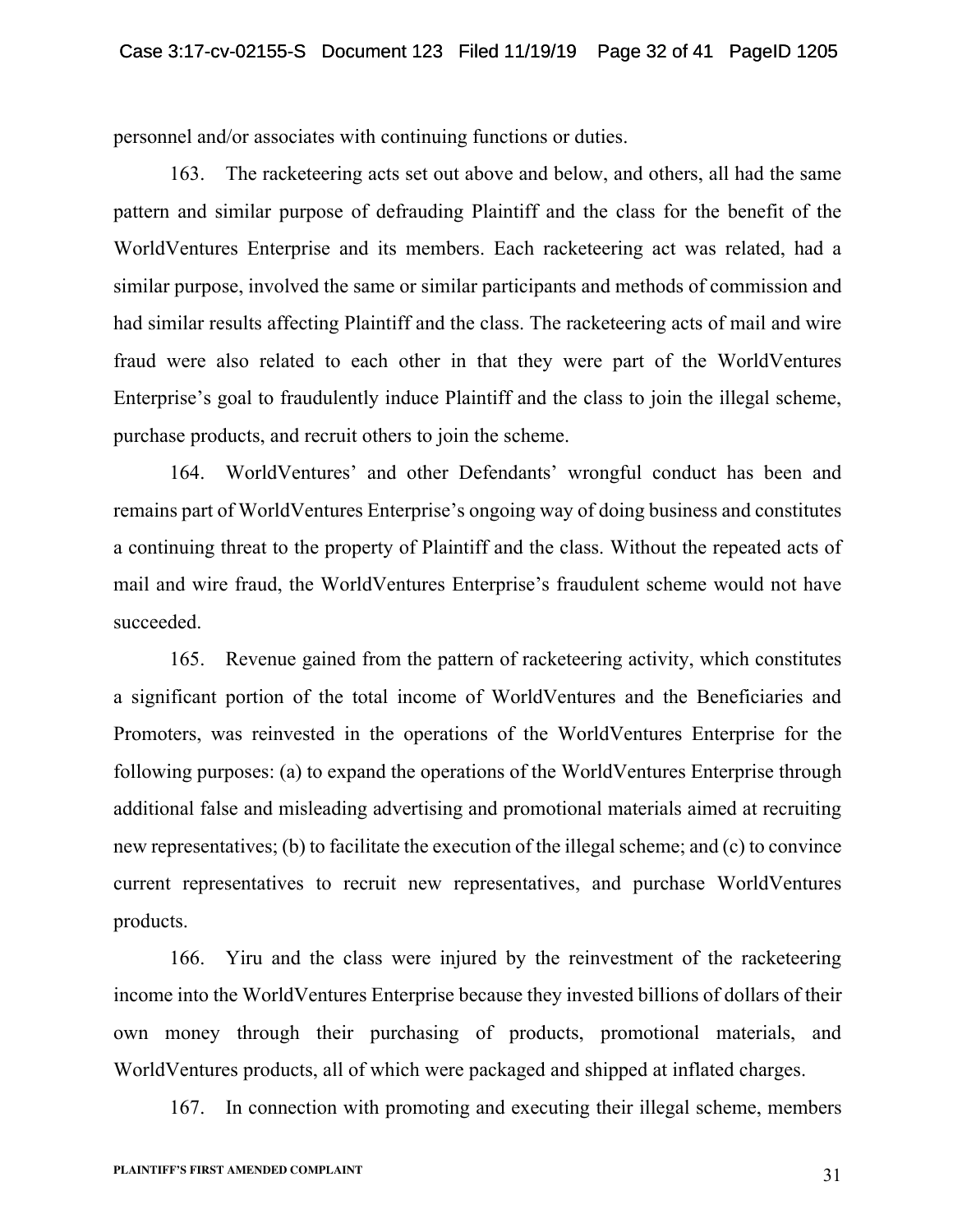of the WorldVentures Enterprise knowingly and recklessly placed and caused to be placed in the United States mail or by interstate commercial carrier, or took or received therefrom, matters or things to be sent to or delivered by the United States mail or by interstate commercial carrier comprising, among other things product, invoices, letters, promotional materials, brochures, products and checks to Plaintiff and the class and received communications between and among themselves through the United States mail, in all fifty states and the District of Columbia. It was reasonably foreseeable that these mailings or receipts would take place in furtherance of the fraudulent scheme.

168. In connection with promoting and executing their illegal scheme, members of the WorldVentures Enterprise engaged in wire fraud, in violation of 18 U.S.C. § 1343, by, among other things, knowingly and recklessly transmitting or causing to be transmitted with wire communications, in interstate and foreign trade, materials promoting the illegal WorldVentures Pyramid on internet web sites, radio, satellite radio, television, email, facsimile, telephone, and text messages, including promotional materials, registration information, product information, and invoices. WorldVentures and Directors maintain websites on the internet where the enterprise was perpetrated.

169. WorldVentures representatives can and do buy products and are given inducements to continue working as representatives within the WorldVentures Pyramid. WorldVentures maintains various websites hosting promotional videos featuring the Beneficiaries and Promoters promoting the unlawful scheme and other marketing materials featuring the Beneficiaries and Promoters promoting the illegal scheme. WorldVentures sent and received these interstate wire communications to and from all fifty states and the District of Columbia.

170. Each Defendant has promoted the WorldVentures Pyramid and WorldVentures Enterprise. Each use of the mail or wire by Defendants and the Beneficiaries and Promoters done in furtherance of the WorldVentures Pyramid is an act of racketeering.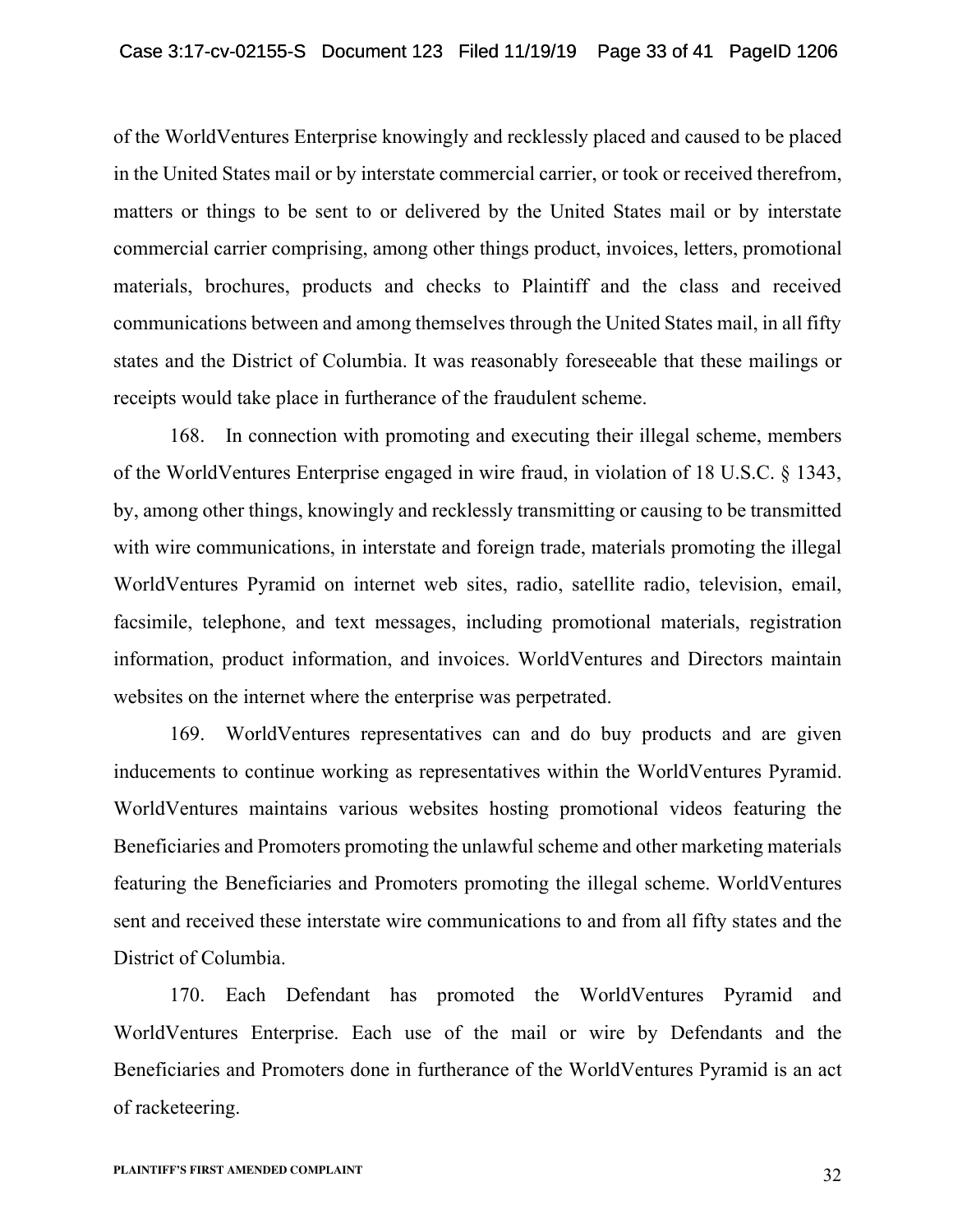171. The pattern of racketeering activity through which the affairs of the WorldVentures Enterprise were conducted and in which WorldVentures and the Beneficiaries and Promoters participated consisted of the following:

# **Racketeering Act Number One**

172. In 2015, plaintiff Yiru received, through private commercial interstate carrier and the internet portal maintained by WorldVentures, certain application materials, which promoted the WorldVentures Enterprise and contained material false representations regarding the success representatives could achieve through WorldVentures by purchasing travel packages and recruiting others to do the same.

173. Because of her receipt of these materials, Plaintiff Yiru signed up with WorldVentures purchased WorldVentures travel packages, and recruited others to do the same. The materials and package items were sent to Plaintiff Yiru with the purpose and intent of promoting the WorldVentures Enterprise's illegal scheme, all in violation of 18 U.S.C. § 1341.

# **Racketeering Act Number Two**

174. In 2015, Plaintiff Yiru received, through private commercial interstate carrier, and the internet portal maintained by the Defendants, a 2015 Annual Income Disclosure Statement, which promoted the WorldVentures Enterprise and the WorldVentures pyramid through the sales and marketing plan, and which contained material false representations regarding the success that representatives could achieve through WorldVentures by purchasing travel packages and recruiting others to do the same.

175. Because of her receipt of the representations, Plaintiff Yiru signed up with WorldVentures, purchased WorldVentures travel package, and recruited others to do the same. The Income Disclosure Statement with the purpose and intent of promoting the WorldVentures Enterprise's illegal scheme, all in violation of 18 U.S.C. § 1341.

# **Racketeering Act Number Three**

176. In 2015 through 2016, Plaintiff Yiru ordered, through interstate wire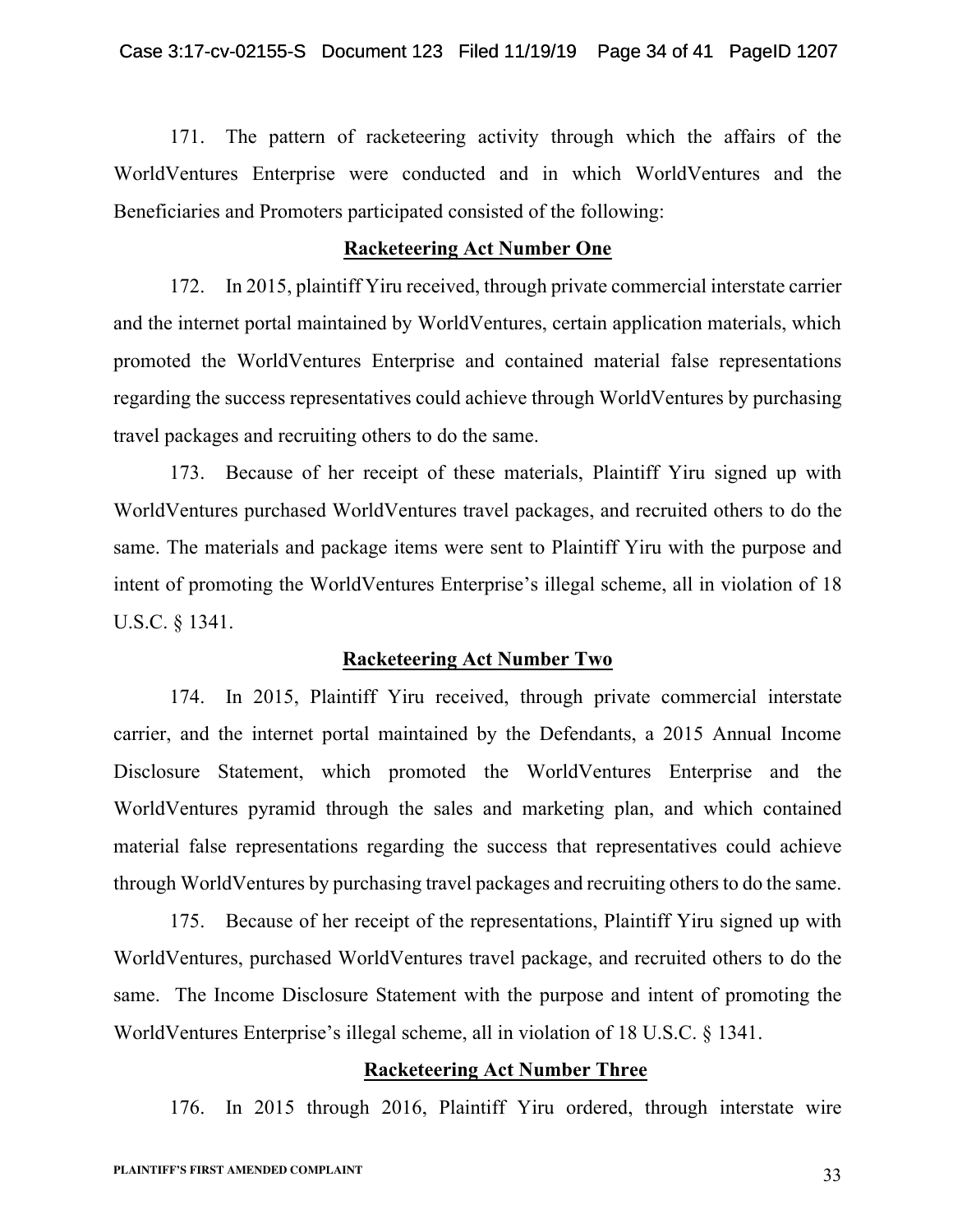transmissions over the internet travel packages, which were promoted by the WorldVentures Enterprise as the means by which representatives such as Yiru could "pay for their position" and get greater retail profits. WorldVentures hosted these websites. Yiru paid WorldVentures for these products using an electronic transfer of funds. WorldVentures shipped Yiru these products through private commercial interstate carrier. WorldVentures coordinated through interstate wires on at least a monthly basis following the order the collection and accruing of the rewards associated with those purchases. Because of the promised "rewards," "profits," and opportunity to advance up the WorldVentures Pyramid, Plaintiff Yiru purchased WorldVentures Products, paid for those WorldVentures travel packages, and received those products, using instrumentalities of interstate commerce. Defendants' actions violated 18 U.S.C. §§ 1341 and 1343.

# **Racketeering Act Number Four**

177. Throughout April of 2009 and continuing, WorldVentures distributed information by interstate wire transmissions over the internet, such as www.WorldVentures.com, worldventuresfoundation.org. Yiru reviewed the website. The WorldVentures websites promoted the fraudulent scheme through videos of Directors containing material false representations regarding the business opportunity available to representatives, and the wealth that a distributor could get by agreeing to become an WorldVentures distributor. Because of the representations on WorldVentures' websites, Yiru became an WorldVentures distributor and maintained his position as an WorldVentures distributor and continued to order WorldVentures' products and recruit others to do the same. This violated 18 U.S.C. § 1343.

# **Racketeering Act Number Five**

178. Throughout 2016, the members distributed information by interstate wire transmissions over the internet promoting WorldVentures as described in this Complaint. These videos promoted the fraudulent pyramid scheme and contained material false representations regarding the wealth that a recruit or WorldVentures distributor could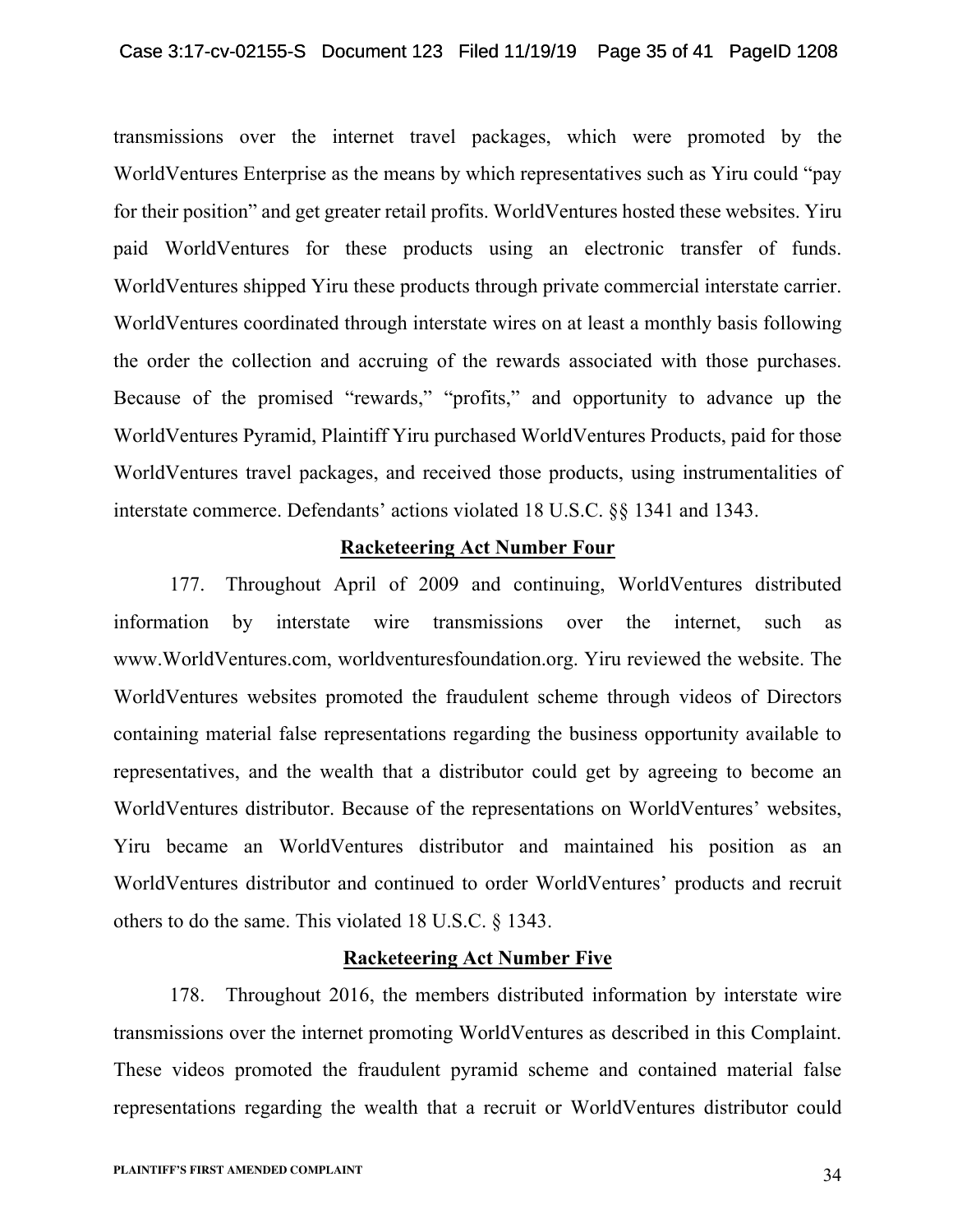achieve if that recruit became an WorldVentures distributor and if a distributor purchased WorldVentures products. This violated 18 U.S.C. § 1343.

179. WorldVentures' and the Directors' representations and omissions were the proximate cause of Yiru and the class joining the fraudulent scheme and purchasing the products.

180. To the extent proof of reliance is legally required, in engaging in the aforementioned wire and mail fraud, WorldVentures and the Directors knew that Yiru and the class would reasonably rely on their representations and omissions which would cause the Plaintiff and the class joining the fraudulent pyramid scheme and purchasing the products.

181. Defendants and the Directors knew that the misrepresentations and omissions described above in promoting and executing the fraudulent scheme were material because they caused Yiru and the class to join and participate in the illegal scheme.

182. Had Yiru and the class known that WorldVentures and the Directors were promoting an illegal scheme, they would not have joined the WorldVentures Pyramid scheme.

183. WorldVentures' and the Directors' acts of mail and wire fraud were a proximate cause of the injuries that Yiru and the class suffered. Because of WorldVentures' and the Directors' pattern of unlawful conduct, Yiru and the class lost millions of dollars, if not billions of dollars.

184. Under 18 U.S.C. § 1964, Yiru and the class are entitled to treble their damages, plus interest, costs and attorney's fees.

# **COUNT V**

## (**RICO 18 U.S.C. § 1962(c)**)

(On behalf of the Class and the Subclass Against All Defendants including DOES 1-100)

185. Plaintiff realleges all allegations as if fully set forth herein, and incorporates previous allegations by reference.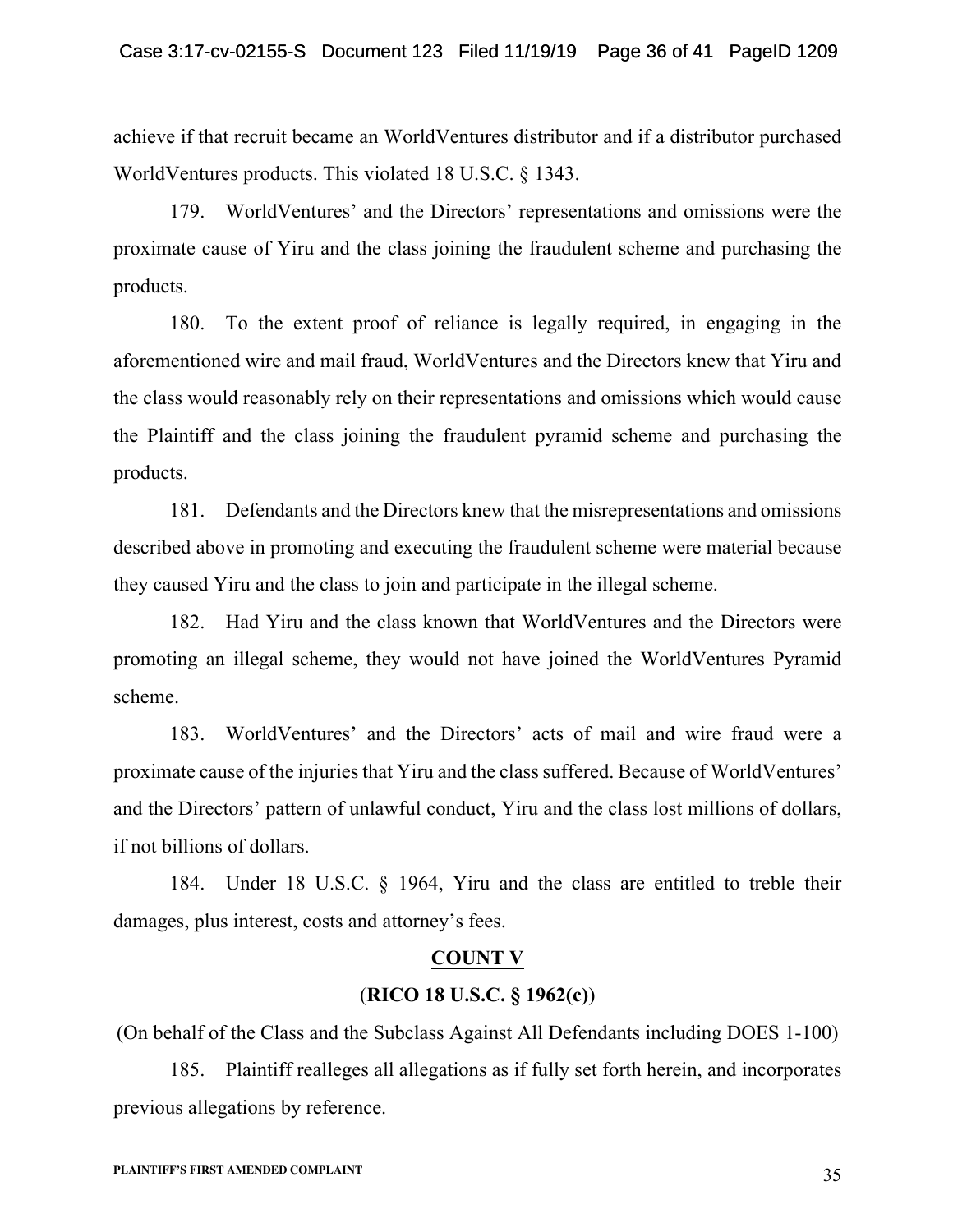186. WorldVentures and the Beneficiaries and Promoters are associated with the WorldVentures Enterprise. In violation of 18 U.S.C. § 1962(c), WorldVentures and the Beneficiaries and Promoters conducted and/or participated in the conduct of the affairs of the WorldVentures Enterprise, including participation in activities in furtherance of the WorldVentures Defendants' fraudulent scheme, through the pattern of racketeering activity earlier alleged.

187. As a direct and proximate result of WorldVentures' and the Beneficiaries' and Promoters' violation of 18 U.S.C. § 1962(c), Yiru and the class were induced to, and did, become representatives in the WorldVentures Pyramid scheme and purchased billions of dollars of the WorldVentures products and recruited others to do the same. Yiru and the class were injured by WorldVentures' and the Beneficiaries' and Promoters' unlawful conduct. The funds used to buy WorldVentures products constitute property of Yiru and the class within the meaning of 18 U.S.C. § 1964(c).

188. WorldVentures knew of and agreed to the overall objective of the RICO offense because it knew the bonuses it toted were not possible, it knew the commission were not achievable, it knew that as much as 97-99% of distributors failed, and that income was derived not from customers, but from recruitments.

189. Each of the Individual Defendants had a written and/or oral agreement with WorldVentures to commit each of the above predicate acts, in that there was an actual agreement between WorldVentures and each of the Individual Defendants that defined how each of the Individual Defendants would be making money from the scheme, that such money would be based on the number of persons recruited into the scheme, and that salaries and bonuses would be tied to how many people were recruited into the network, as opposed to legitimately branching out into retail.

190. Under 18 U.S.C. § 1964(c), Yiru and the class are entitled to treble their damages, plus interest, costs and attorney's fees.

# **COUNT VI**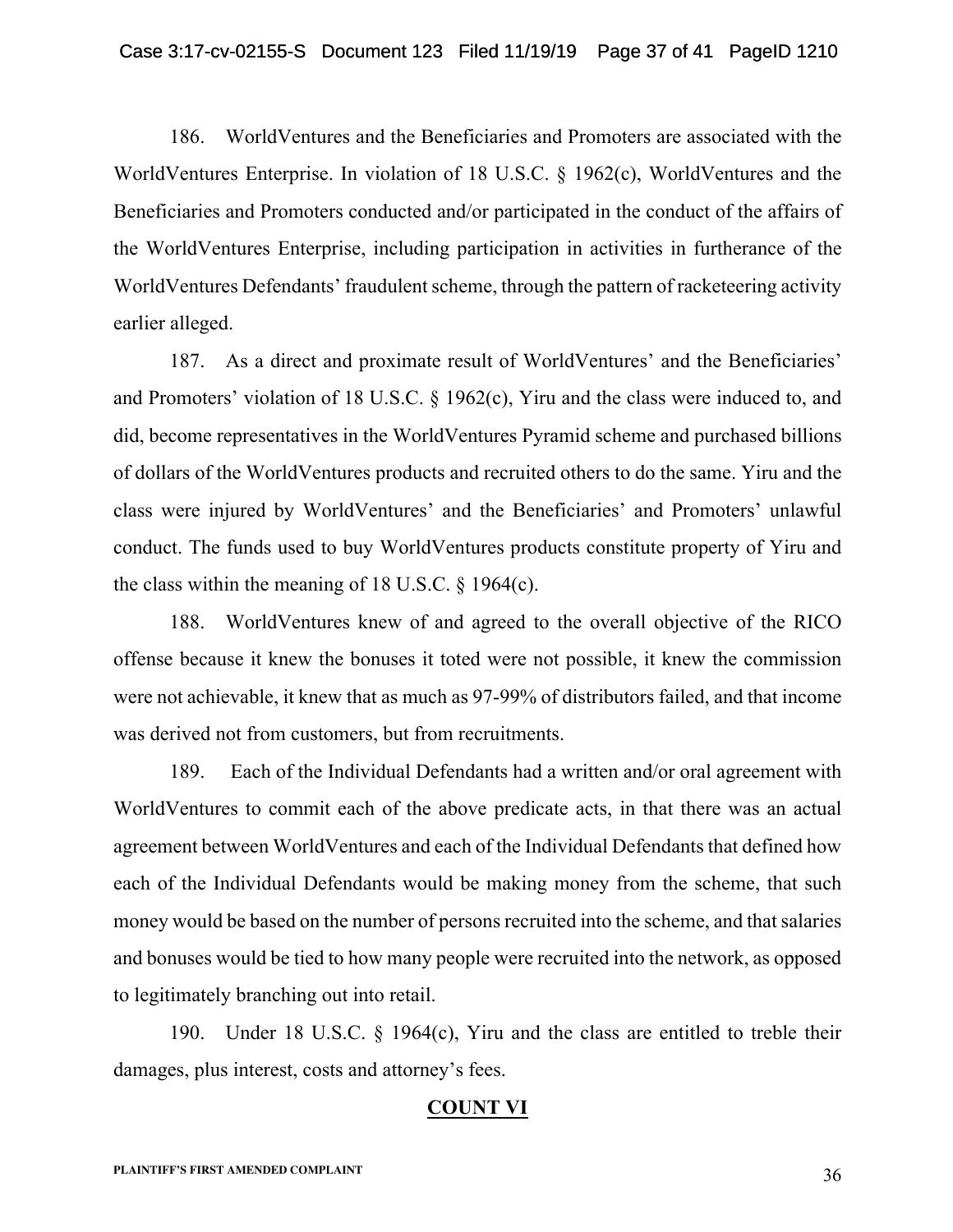## (**RICO 18 U.S.C. § 1962(d)**)

(On behalf of the Class and the Subclass Against All Defendants including DOES 1-100)

191. Plaintiff realleges all allegations as if fully set forth herein, and incorporates previous allegations by reference.

192. Each of the Defendants was separate and distinct from the enterprise and they each carried out functions independently, attempting to create an air of propriety and success.

193. WorldVentures and the Individual Defendants agreed to work together in a symbiotic relationship to carry on the illegal scheme. Under that agreement, WorldVentures., WorldVentures Holdings, WorldVentures Foundation, and the Directors and others conspired to violate 18 U.S.C. § 1962(a) and (c), in violation of 18 U.S.C. §  $1962(d)$ .

194. As a direct and proximate result of WorldVentures' and the Directors' violation of 18 U.S.C. § 1962(d), Yiru and the class were injured by WorldVentures' and the Beneficiaries' and Promoters' unlawful conduct. The funds used to buy WorldVentures products constitute property of Yiru and the class under 18 U.S.C. § 1964(c).

195. Under 18 U.S.C. § 1964(c), Yiru and the class are entitled to treble their damages, plus interest, costs and attorney's fees.

### **PRAYER FOR RELIEF**

The named Plaintiff and the Plaintiff class and subclasses request the following relief:

a. Certification of the class and subclasses;

b. A jury trial and judgment against Defendants;

c. Rescission of the agreements upon which the scheme is based, and recovery of all consideration paid pursuant to the scheme, less any amounts paid or consideration provided to the participant pursuant to the scheme;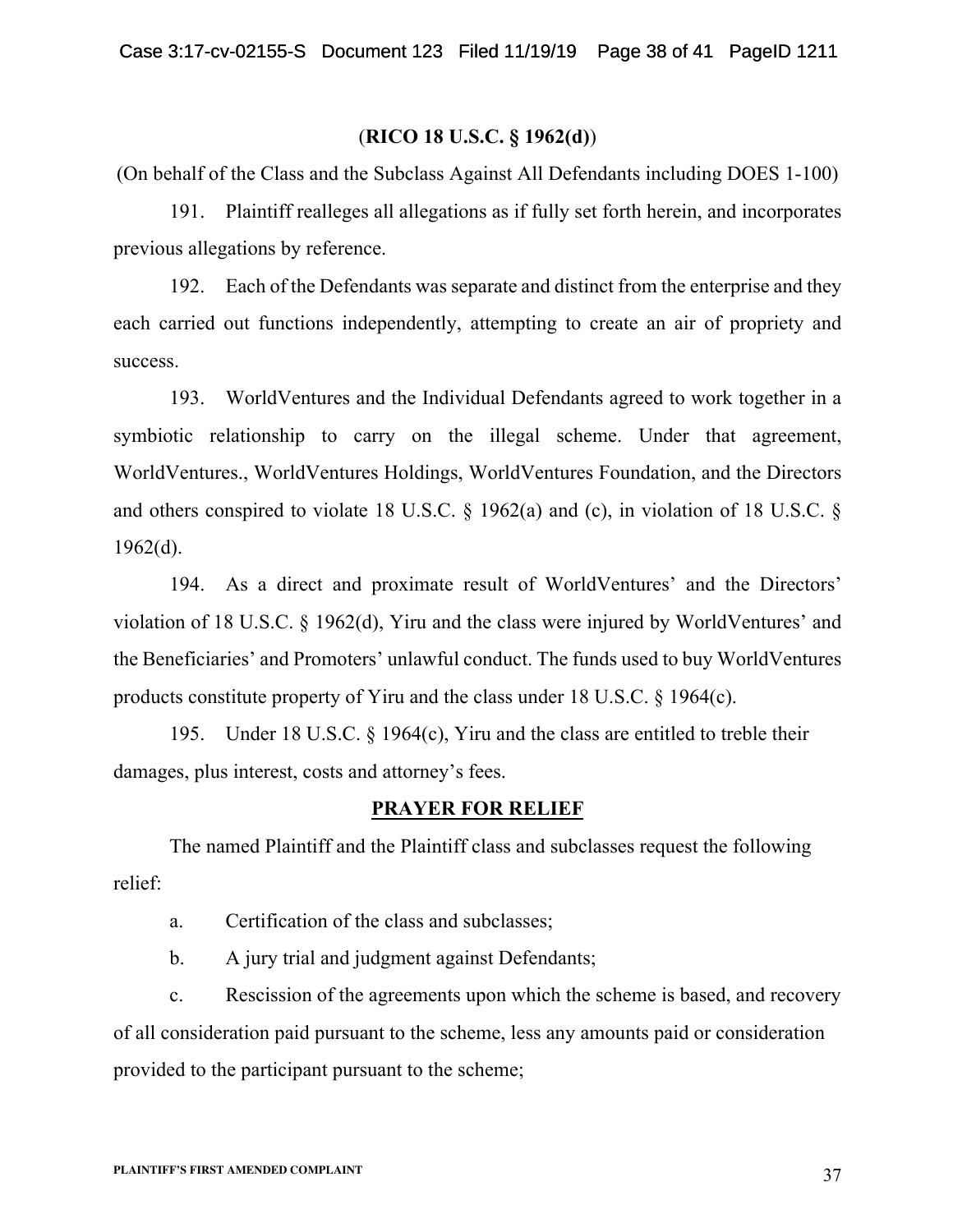d. Damages for the financial losses incurred by Plaintiff and by the class and subclasses because of the WorldVentures Defendants' conduct and for injury to their business and property;

e. Restitution and disgorgement of monies;

f. Temporary and permanent injunctive relief enjoining WorldVentures from paying its Representatives recruiting rewards that are unrelated to retail sales to ultimate users and from further unfair, unlawful, fraudulent and/or deceptive acts;

g. The cost of suit including reasonable attorneys' fees under California Code of Civil Procedure § 1021.5, Civil Code §1689.2, RICO, and otherwise by law.

h. Trebling of damages.

i. Punitive damages.

j. For damages in an amount yet to be ascertained as allowed by law; and

k. For such other damages, relief and pre- and post-judgment interest as the Court may deem just and proper.

Dated: November 19, 2019 Respectfully submitted,

*/s/ Blake J. Lindemann* BLAKE J. LINDEMANN California Bar No. 255747 E-mail: blake@lawbl.com **LINDEMANN LAW FIRM, APC (***pro hac vice*)  $433$  N. Camden Drive,  $4<sup>th</sup>$  Floor Beverly Hills, CA 90210 Telephone No: 310-279-5269 Facsimile No: 310-300-0267

*/s/ Joe Kendall*

JOE KENDALL jkendall@kendalllawgroup.com Texas Bar No. 11260700 **KENDALL LAW GROUP, LLP** 3232 McKinney, Ste. 700 Dallas, TX 75214 Telephone No: 214-744-3000 Facsimile No: 214-744-3015

ATTORNEYS FOR PLAINTIFF MELODY YIRU, AND THOSE SIMILARLY SITUATED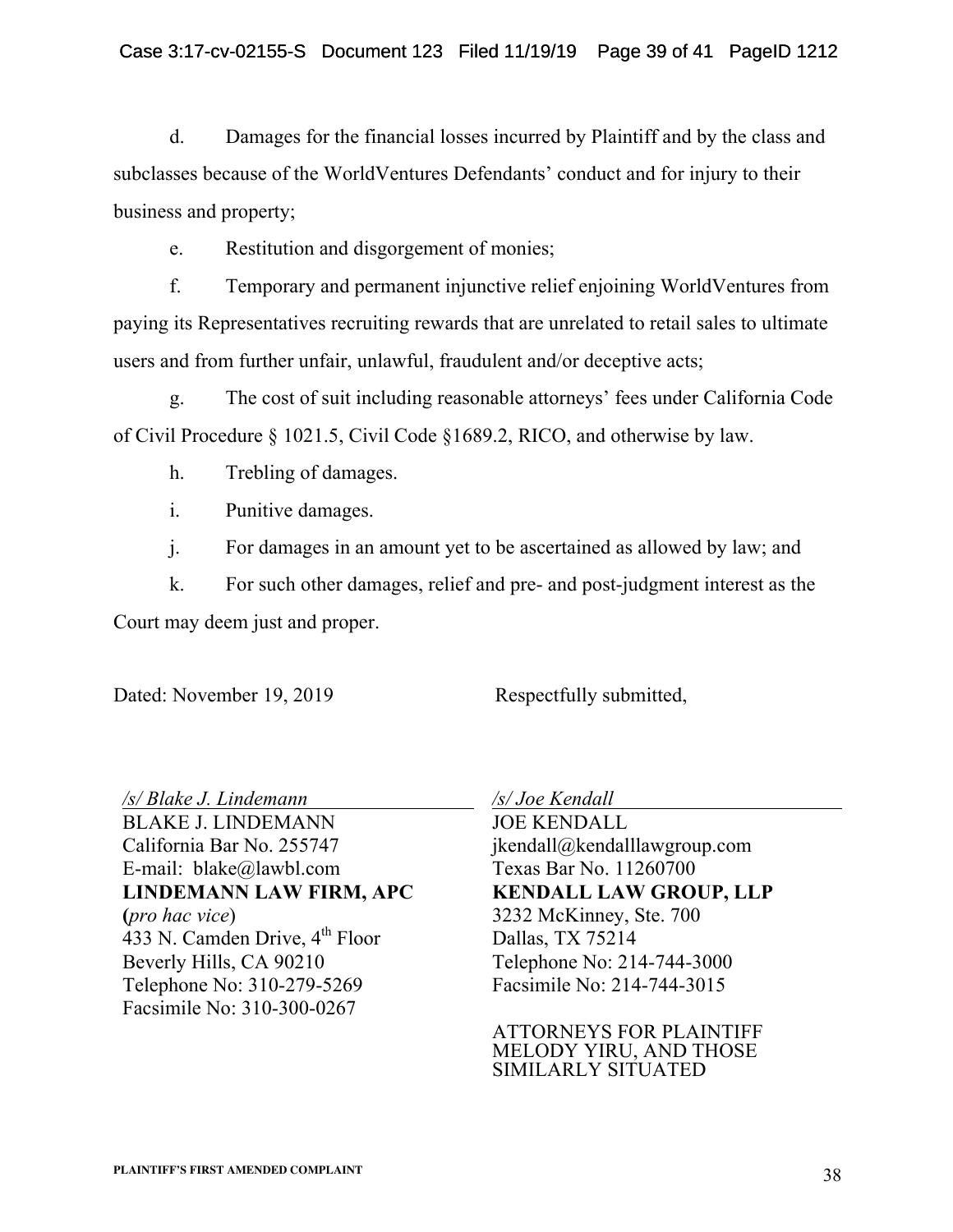## **DEMAND FOR JURY TRIAL**

Plaintiff Melody Yiru on behalf of herself and those similarly situated, hereby requests a jury trial on all matters so triable.

Dated: November 19, 2019 Respectfully submitted,

*/s/ Blake J. Lindemann* BLAKE J. LINDEMANN California Bar No. 255747 E-mail: blake@lawbl.com **LINDEMANN LAW FIRM, APC (***pro hac vice*) 433 N. Camden Drive, 4<sup>th</sup> Floor Beverly Hills, CA 90210 Telephone No: 310-279-5269 Facsimile No: 310-300-0267

*/s/ Joe Kendall*

JOE KENDALL jkendall@kendalllawgroup.com Texas Bar No. 11260700 **KENDALL LAW GROUP, LLP** 3232 McKinney, Ste. 700 Dallas, TX 75214 Telephone No: 214-744-3000 Facsimile No: 214-744-3015

ATTORNEYS FOR PLAINTIFF MELODY YIRU, AND THOSE SIMILARLY SITUATED